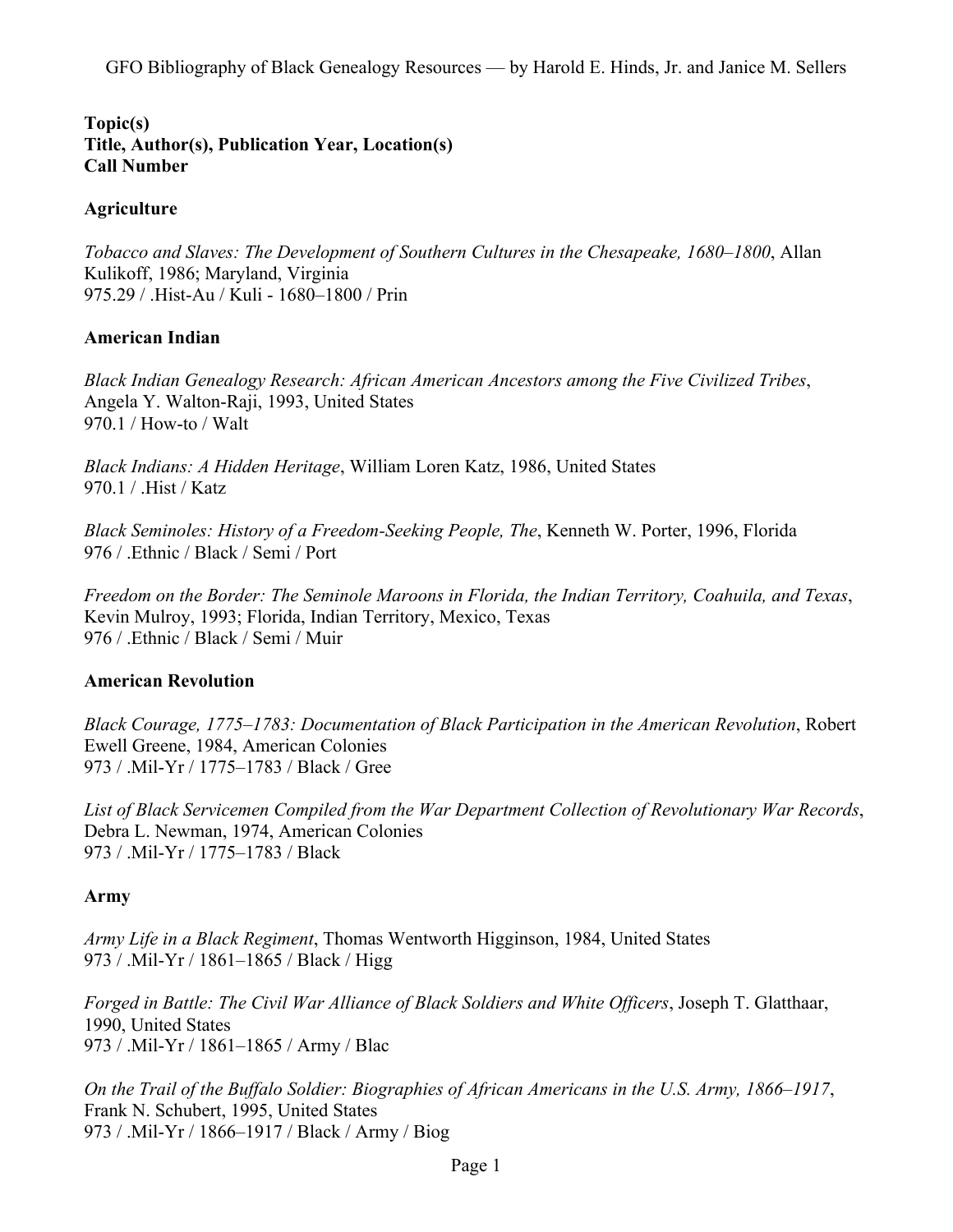*Sable Arm: Black Troops in the Union Army, 1861–1865, The*,, Dudley Taylor Cornish, 1987, United States 973 / .Mil-Yr / 1861–1865 / Black / Corn

*Tabular Analysis of the Records of the U.S. Colored Troops and Their Predecessor Units in the Naitonal Archives of the United States*, Joseph B. Ross, 1973, United States 973 / .Ethnic / Black / Mil / NARA

*Where Death and Glory Meet: Colonel Robert Gould Shaw and the 54th Massachusetts Infantry*, Russell Duncan, 1999, Massachusetts 929.2 / Shaw / Dunc

# **Bibliography**

*African American Genealogy: A Bibliography and Guide to Sources*, Curt Bryan Witcher, 2000, United States 001.2 / Ethn / Black / Witc / 2000

*African-American Baptist Annual Reports 1865–1990s*, Scholarly Resources, Inc., 1999, United States 973 / .Church / Bapt / Black / Bibliog / 1865–1999

*African American Genealogy at the Library of Congress*, Paul Connor, 2000, United States 305.96 / Repos / 2002 / L of C

*African-American Community Studies from North America: A Classified, Annotated Bibliography*, Fred J. Hay, 1991, North America 973 / .Ethnic / Black / Bibliog / Hay

*African-American Newspapers and Periodicals: A National Bibliography*, James P. Danky, 1998, United States Internet Archive

*Afro-American History: A Bibliography*, Dwight L. Smith, 1974, United States 973 / .Ethnic / Black / Bibliog / Smit / v1

*Afro-American History: A Bibliography, Volume II*, Dwight L. Smith, 1981, United States 973 / .Ethnic / Black / Bibliog / Smit / v2

*Bibliographic Checklist of African American Newspapers*, Barbara K. Henritze, 1995, United States 016 / News / Black / Henr

*Bibliography of African American Family History at the Newberry Library*, Jack Simpson and Matt Rutherford, 2005, United States online content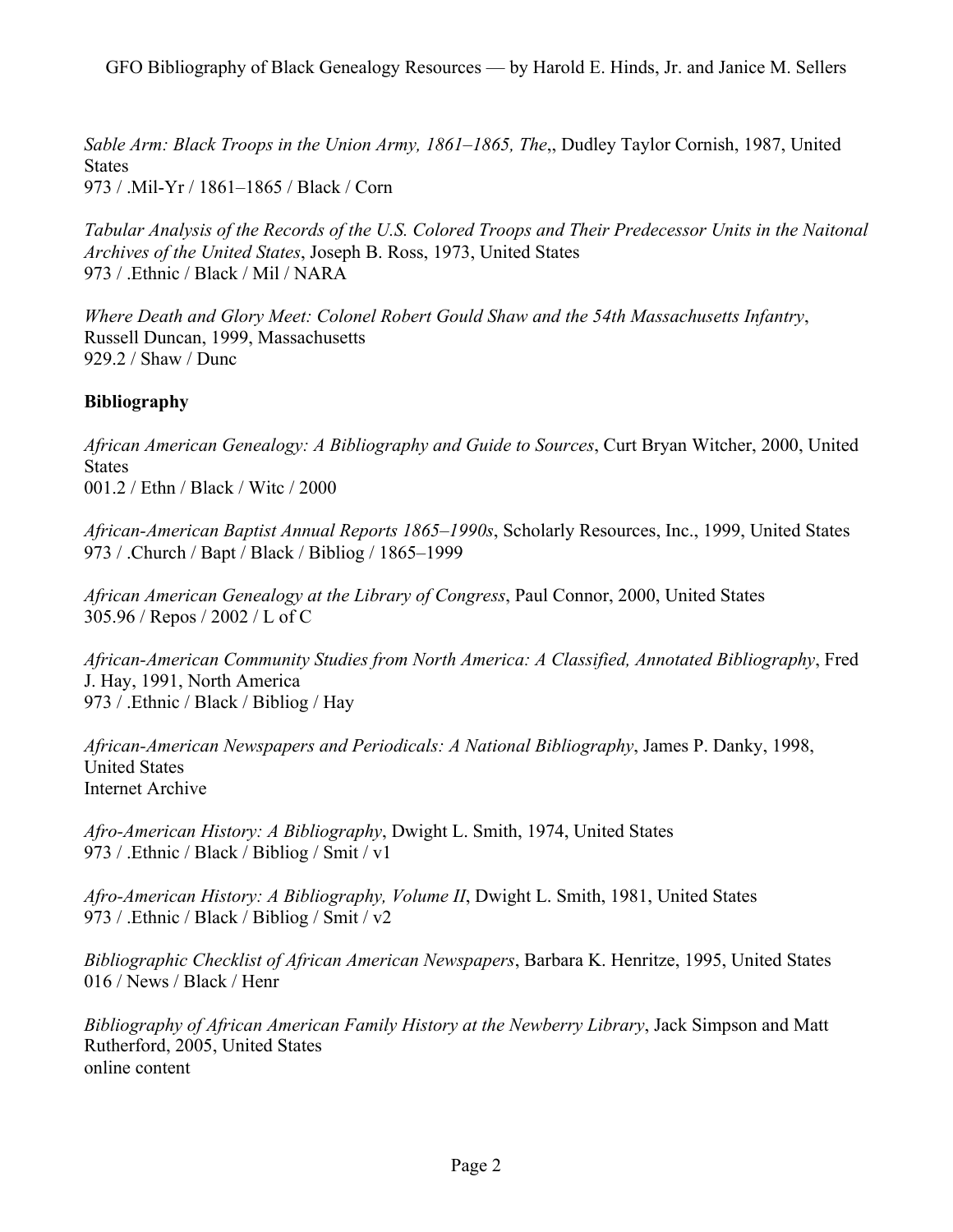*Bibliography of African American Family History at the Newberry Library*, David T. Thackery, 1993, United States 001.2 / Ethn / Black / Bibliog / Newb / 1993

*Bibliography of Doctoral Research on the Negro, 1933–1966, A*, Earle H. West, 1969, United States 973 / .Ethnic / Black / Bibliog / 1933–1966

*Bibliography of Negro Migration, A*, Frank Alexander Ross and Louise Venable Kennedy, 1969, United States 973 / Ethnic / Black / Migr / 1865–1934

*Bibliography of Negro Migration, A*, Frank Alexander Ross and Louise Venable Kennedy, 1969, United States 973 / .Ethnic / Black / Migr / Bibliog / Ross

*Black Families of the Ozarks*, —, 2006–; Missouri, Ozarks 977.80 / .Ethnic / Black / Ozard / v.1–4c

*Black Family Research: Records of Post-Civil War Federal Agencies at the National Archives*, Reginald Washington, 2010, United States 973 / .Ethnic / Black / Repos / NARA

*Black Genesis: A Resource Book for African-American Genealogy*, James M. Rose and Alice Eichholz, 2003, United States 001.2 / Ethn / Black / Rose / 2003

*Catalog of the Negro Collections in the Florida Agricultural and Mechanical University Library and the Florida State University Library*, —, 1969, Florida OS / 305.96 / Bibliog / Flor

*Generations Past: A Selected List of Sources for Afro-American Research*, Sandra M. Lawson, 1988, United States 001.2 / Ethn / Black / Sour / Laws / 1988

*Inventory of the Church Archives of Virginia, Negro Baptist Churche in Richmond*, —, —, Virginia 975.45 / Henri / Rich / Church / Bapt / Negr / fiche cabinet

## **Biography**

*Black Biography 1790-1950: A Cumulative Index*, Alexandria Chadwyck-Healey, 1991, United States 973 / .Ethnic / Black / Biog

*Growing Up Black in Rural Mississippi: Memories of a Family, Heritage of a Place*, Chalmers Archer, Jr., 1992, Mississippi 976.25 / Holm / .Ethnic / Black / Biog / Arch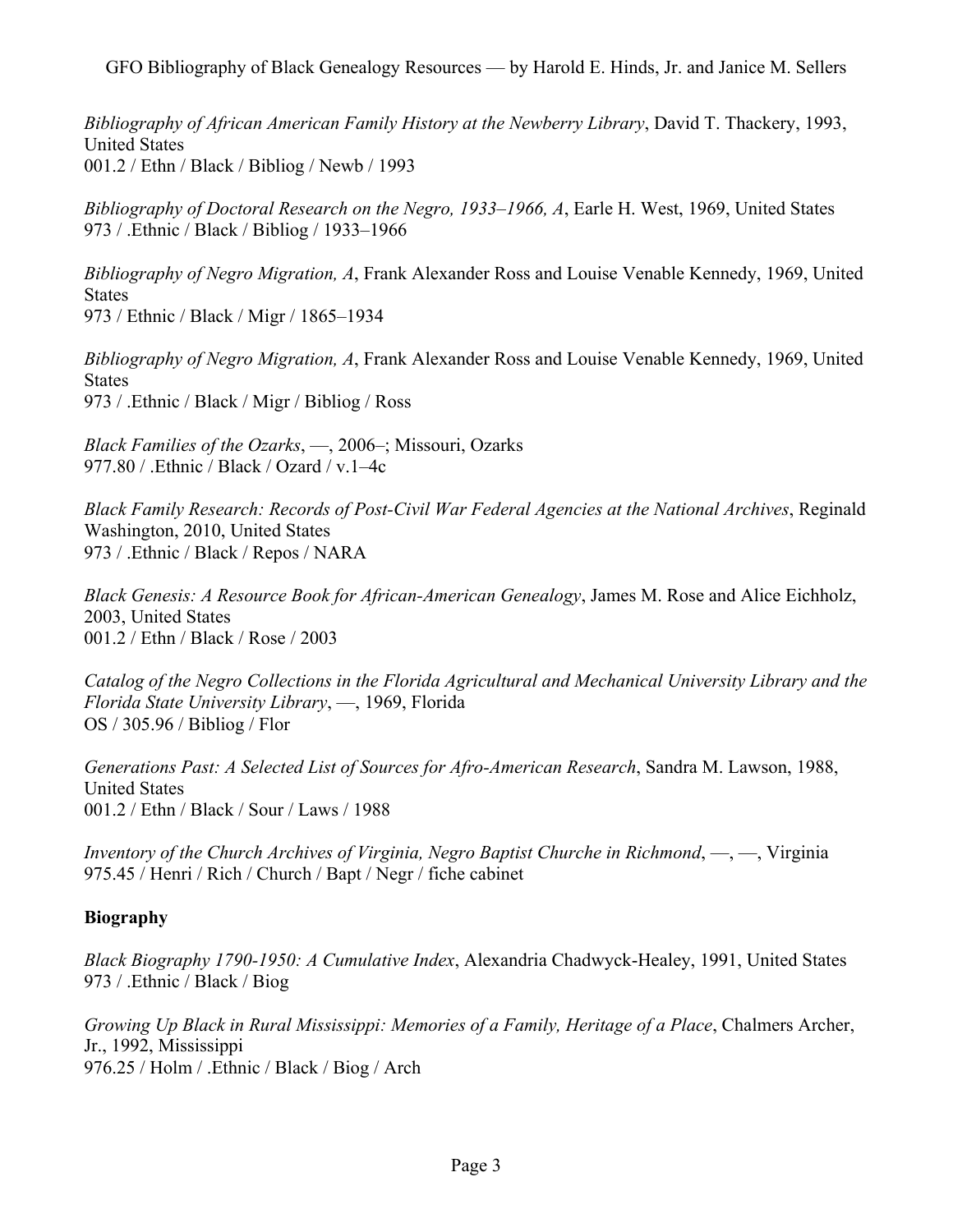*Notes Toward a Biography: The Papers of John Hiram Jackson*, Elizabeth McLagan, 1998, United **States** 929.2 / J13

*On the Trail of the Buffalo Soldier: Biographies of African Americans in the U.S. Army, 1866–1917*, Frank N. Schubert, 1995, United States 973 / .Mil-Yr / 1866–1917 / Black / Army / Biog

*Somerset Homecoming: Recovering a Lost Heritage*, Dorothy Spruill Redford and Michael D'Orso, 1988, United States 929.2 / L779

## **Buffalo Soldiers**

*Buffalo Soldiers: A Narrative of the Negro Cavalry in the West, The*, William H. Leckie, 1967, American West 978 / .Mil-Au / Black / Leck

*On the Trail of the Buffalo Soldier: Biographies of African Americans in the U.S. Army, 1866–1917*, Frank N. Schubert, 1995, United States 973 / .Mil-Yr / 1866–1917 / Black / Army / Biog

### **Buildings**

*Cornerstones of Community: Buildings of Portland's African American History*, Bosco-Milligan Foundation, 1997, Portland 979.55 / Mult / Port / .Ethnic / Black / Bosc / 1997

#### **Census**

*1850 Census of Georgia Slave Owners, The*, Jack F. Cox, 1999, Georgia 975.80 / .Cens / 1850 / Slav

*1850 Shelby County, MO Census with Slave and Mortality Schedules*, Kathleen Wilham and Lillie Corbin, 1985, Missouri 977.85 / Shel / .Cens / 1850

*African Americans in Los Angeles and Los Angeles Township: Extracts from U.S. Censuses, Volume 1: 1850–1880*, CAAGS, 1995 California, 974.4 / L8792 / Census / 1850–1880 / v.1

*African Americans in Los Angeles and Los Angeles Township: Extracts from U.S. Censuses, Nineteen Hundred, Volume II*, CAAGS, 1997, California 974.4 / L8792 / Census / 1850–1880 / v.2

*Black Families in Hampden County, Massachusetts, 1650–1855*, Joseph Carvalho III, 1984, **Massachusetts** 974.45 / Hamd / .Ethnic / Black / 1650–1855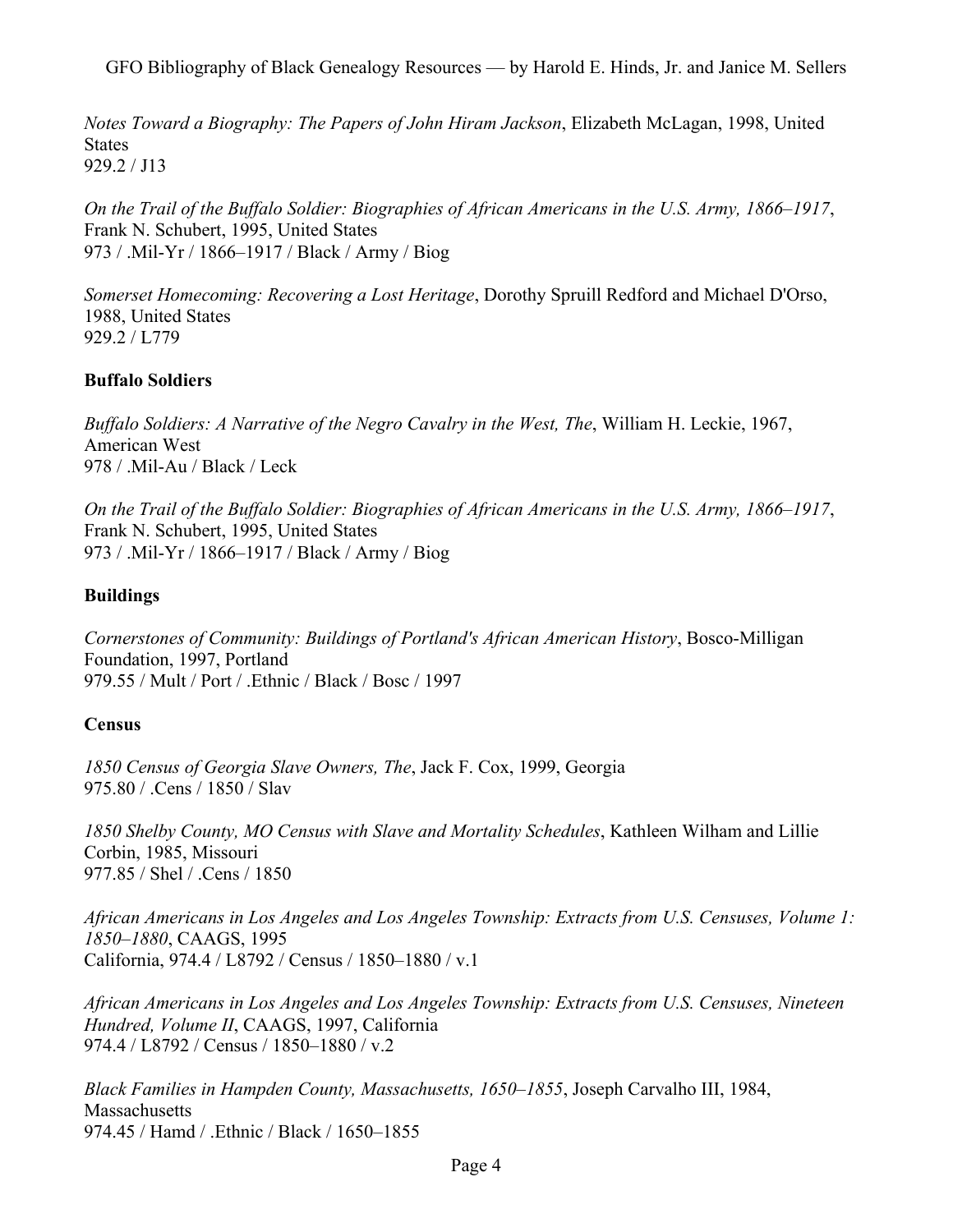*Free Black Heads of Households in the New York State Federal Census, 1790–1830*, Alice Eichholz and James M. Rose, 1981, New York 974.70 / .Ethnic / Black / Cens / 1790–1830

*Slave Schedules for Hardin County, Tennessee 1850 & 1860*, Ronney R. Brewington, 1992, Tennessee 976.85 / Hardi / .cens / 1850-1860 / Slav

## **Citations**

*Quicksheet: Evident Style: Citing Online African-American Historical Resources*, Elizabeth Shown Mills, 2010, United States RR / 970.9 / Onl / Black / 2010

# **Civil War**

*Army Life in a Black Regiment*, Thomas Wentworth Higginson, 1984, United States 973 / .Mil-Yr / 1861–1865 / Black / Higg

*Forged in Battle: The Civil War Alliance of Black Soldiers and White Officers*, Joseph T. Glatthaar, 1990, United States 973 / .Mil-Yr / 1861–1865 / Army / Blac

*Guide to Tracing Your African Ameripean Civil War Ancestor*, Jeanette Braxton Secret, 2007, United **States** 973 / .Mil-Yr / 1861–1865 / Black / How-To / 2007

*Negro's Civil War: How American Negroes Felt and Acted during the War for the Union, The*, James M. McPherson, 1965, United States 973 / .Mil-Yr / 1861–1865 / Black / McPh

*Sable Arm: Black Troops in the Union Army, 1861–1865, The*, Dudley Taylor Cornish, 1987, United States 973 / .Mil-Yr / 1861–1865 / Black / Corn

*State of Jones: The Small Southern County That Seceded from the Confederacy, The*, Sally Jenkins and John Stauffer, 2009, Mississippi 976.25 / Jone / .Mil-Yr / 1861–1865 / Jenk

*Where Death and Glory Meet: Colonel Robert Gould Shaw and the 54th Massachusetts Infantry*, Russell Duncan, 1999, Massachusetts 929.2 / Shaw / Dunc

## **Confederacy**

*Black Southerners in Confederate Armies*, J. H. Segars and Charles Kelly Barrow, 2001, American South 976 / .Mil-Yr / 1861–1865 / Black / Sega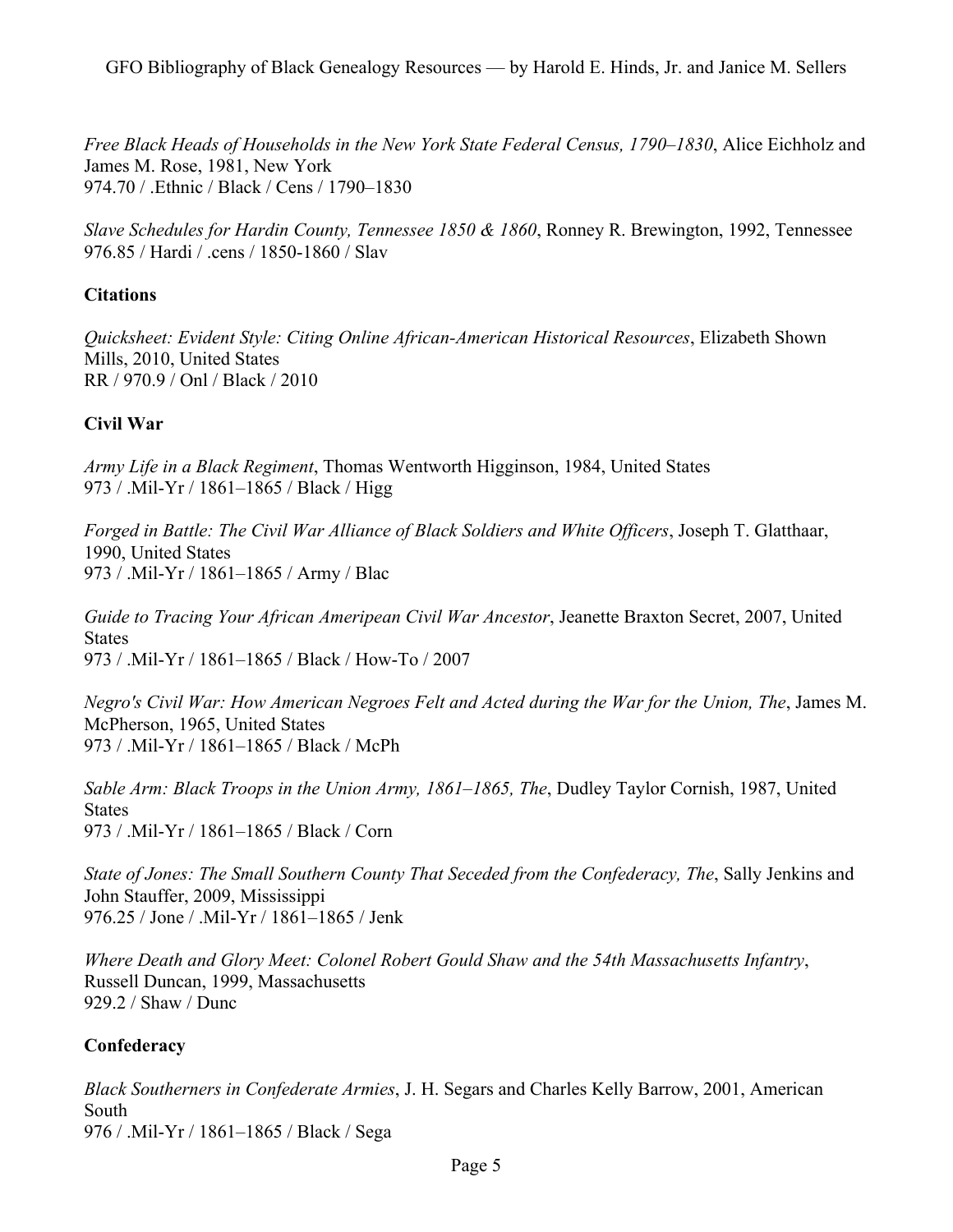*State of Jones: The Small Southern County That Seceded from the Confederacy, The*, Sally Jenkins and John Stauffer, 2009, Mississippi 976.25 / Jone / .Mil-Yr / 1861–1865 / Jenk

*Tennessee Colored Confederate Veteran Pension Applications*, Pat Spurlock, 2012, Tennessee 976.80 / .Mil-Yr / 1861-1865 / Black Pens / Spur

### **Court Records**

*North Carolina General Assembly Sessions Records: Slaves and Free Persons of Color, 1709–1789*, William L. Byrd III, 2001, North Carolina 975.60 / Ethnic / Black / Court / 1709–1789

## **Cowboys**

*Black Cowboys of Texas*, Sara R. Massey, 2000, Texas 976.40 / .Ethnic / Black / Cowb

#### **Creoles**

*Forgotten People: Came River's Creoles of Color, The*, Gary B. Mills, 1977, Louisiana 976.35 / Natc / .Ethnic / Creo / Mill

#### **Directories**

*African American Business Directory*, —, 1995; Alaska, Oregon, Washington 979.50 / .Ethnic / Black / Bus Dir / 1995

*Black Loyalist Directory: African Americans in Exile after the American Revolution, The*, Graham Russell Hodges and Susan Hawkes Cook, 1996, American Colonies 973 / .Loyal / Black / Hodg

*Directory of African American Religious Bodies: A Compendium by the Howard University School of Divinity*, Wardell J. Payne, 1991, United States 973 / .Church / Black / Payn

*Register of Black, Mulatto and Poor Persons in Four Ohio Counties, 1791–1861*, Joan Turpin, 1985, Ohio 977.10 / .Ethnic / Black / Turp / 1791–1861

#### **Emancipation**

*Chains Unbound: Slave Emancipations in the Town of Greenwich, Connecticut*, Jeffrey B. Mead, 1995, Connecticut 974.65 / Fair / .Ethnic / Black / Eman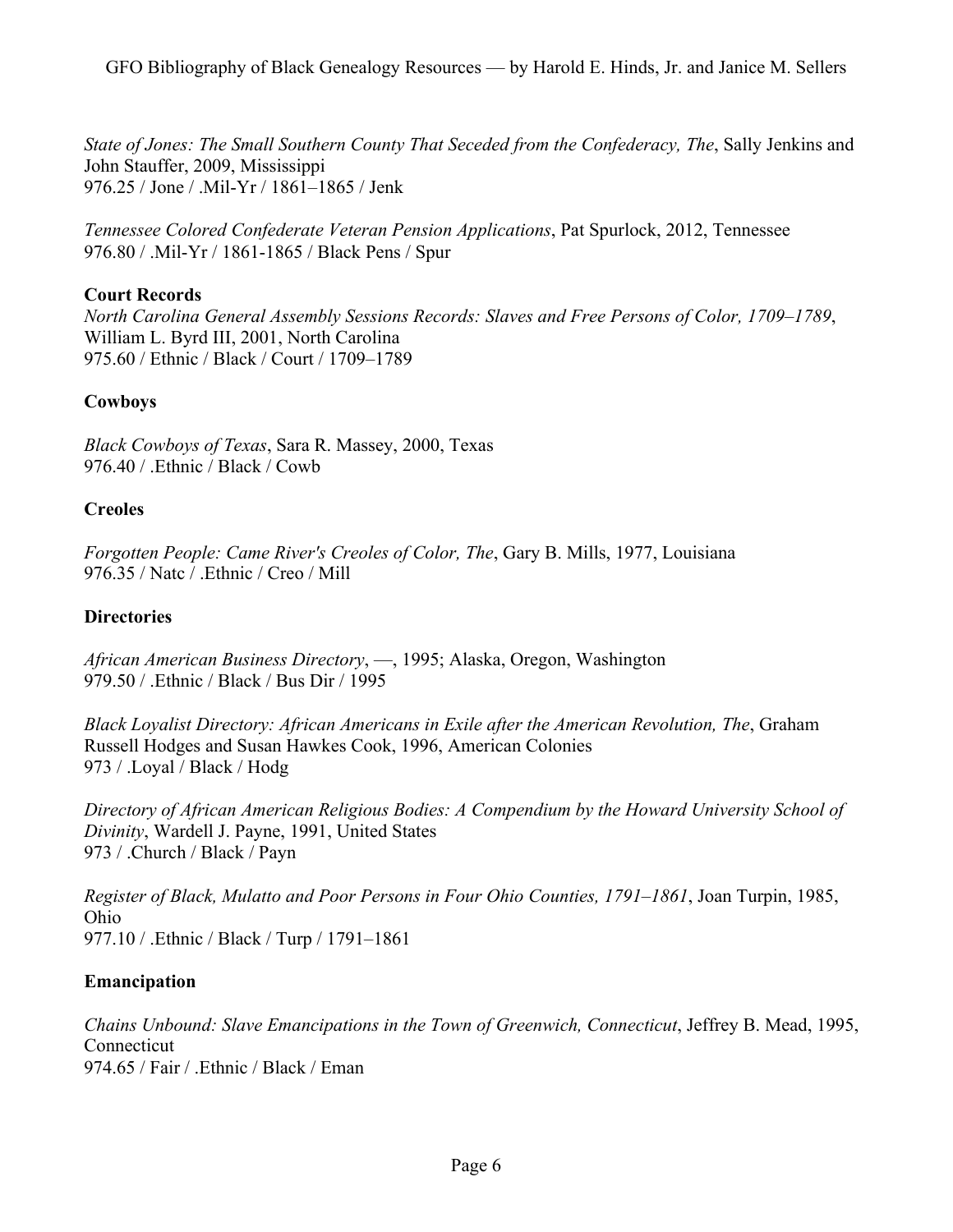*Disowning Slavery: Gradual Emancipation and "Race" in New England, 1780–1860*, Joanne Pope Melish, 1998, New England 974 / .Ethnic / Black / Slav / 1780–1860

*Emancipating New York: The Politics of Slavery and Freedom, 1777–1827*, David N. Gellman, 2006, New York 974.70 / .Ethnic / Black / Eman / 1777–1827

# **Family History**

*African-American Odyssey: The Stewarts, 1853–1963*, Albert S. Broussard, 1998, United States 929.2 / Stewart / Brou

*Akee Tree: A Descendant's Search for His Ancestors on the Eskridge Plantations*, Stephen Hanks, 2005, United States 979.2 / H241

*Ancestors and Descendants of Theodore Roosevelt Whitney (1902–1979): Profile of an African-American Family, The*, Harold Coleman Whitney, 1993, United States 929.2 / Whitney

*Black Masters: A Free Family of Color in the Old South*, Michael P. Johnson and James L. Roark, 1984, American South 929.2 / Ellison / John

*Finding Oprah's Roots: Finding Your Own*, Henry Louis Gates, Jr., 2007, United States 929.2 / Winfrey / Gate

*Finding Samuel Lowe: China, Jamaica, Harlem*, Paula Williams Madison, 2015; China, Jamaica, New York 929.2 / Lowe / MADI

*Goddard Book, The, Volume 1–2*, John W. Harms and Pearl Goddard Harms, 1984, United States 929.2 / G578 / v.1–2

*Gourdin: The History and Genealogy of a French-African-American Family from Georgetown County, South Carolina*, J. Raymond Gourdin, 1995, South Carolina 929.2 / G714 / 1830

*Journeying through Mirrors: The Burtons*, Minnie Burton Bell, 1994, United States 929.2 / Burton / Bell

*Leaving Pipe Shop: Memories of Kin*, Deborah E. McDowell, 1996, United States 976.15 / Jeff / Bess / .Ethnic / Black / McDo

*Quaker and Southern Winslows: A Compilation of Various Records of North Carolina and Indiana, The*, Elizabeth Doherty Herzfeld, 1991; Indiana, North Carolina 929.2 / Winslow / Herz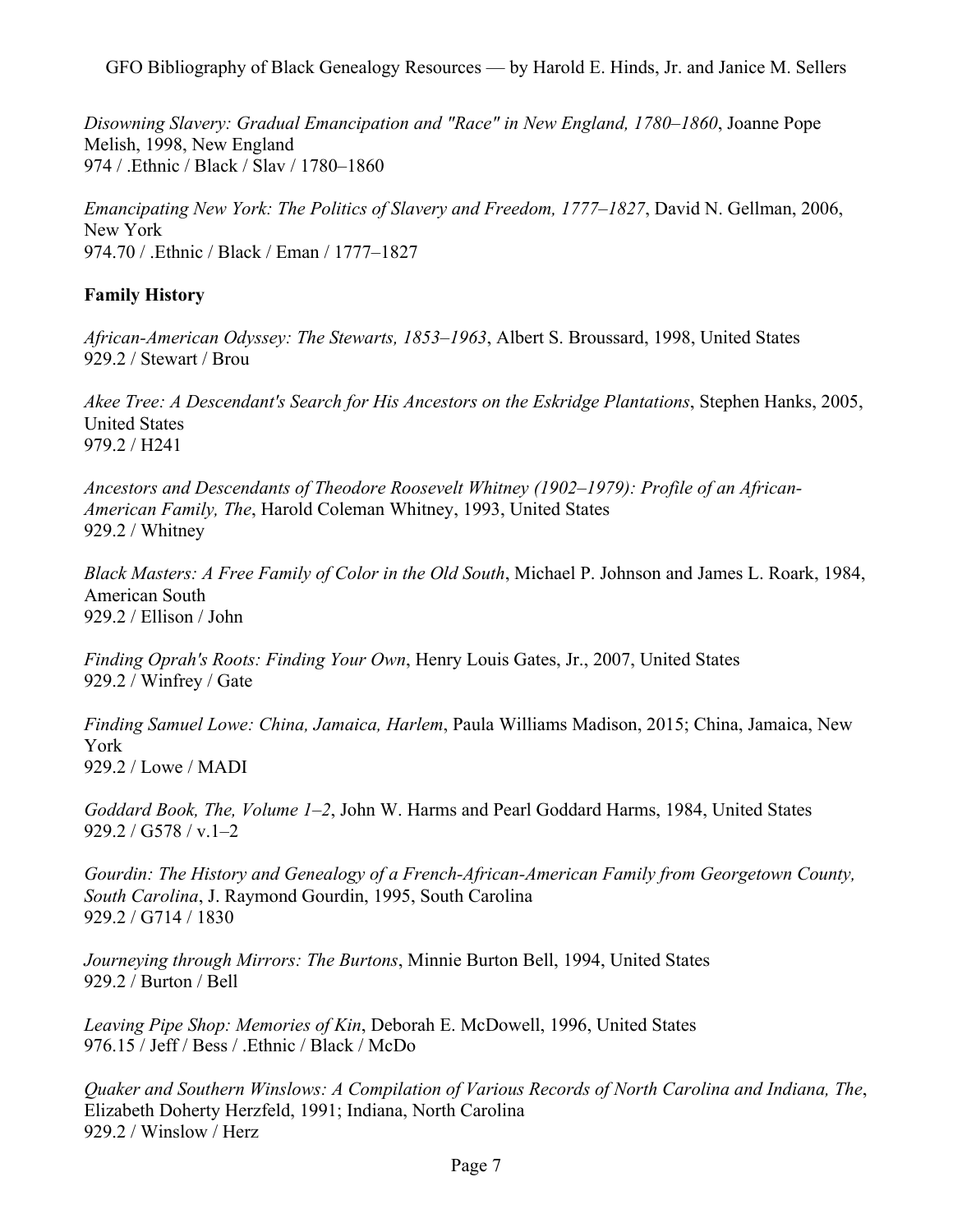*Quaker and Southern Winslows: A Compilation of Various Records of North Carolina and Indiana, The, Supplement*, Elizabeth Doherty Herzfeld, 1999; Indiana, North Carolina 929.2 / Winslow / Herz / Supp

*Slaves in the Family*, Edward Ball, 1998, South Carolina 929.2 / Ball

*Story of a Strain: Lineage of Stephen and Delilah Tucker, The, Genealogy*, Evelyn M. Townsell, 1997, United States 929.2 / Tucker / Town

*Underhill Genealogy, Vol. 6–8*, Edwin R. Deats, 1980, United States 929.2 / Underhill / v6–8

*We Were Always Free: The Maddens of Culpeper County, Virginia, a 200-Year Family History*, T. O. Madden, Jr. and Ann L. Miller, 1992, Virginia 929.2 / Madden

## **Free Persons of Color**

*Free African Americans of North Carolina, Virginia, and South Carolina, from the Colonial Period to about 1820, Volume 1 & 2*", Paul Heinegg, 2005; North Carolina, South Carolina, Virginia 975.60 / .Ethnic / Black / Free / Hein / v1-2

*Georgia Free Persons of Color, Volume III*, Michael A. Ports, 2015, Georgia 975.80 / .Ethnic / Black / Free / 1799-1865 / v. 3

*North Carolina General Assembly Sessions Records: Slaves and Free Persons of Color, 1709–1789*, William L. Byrd III, 2001, North Carolina 975.60 / Ethnic / Black / Court / 1709–1789

*North Carolina Slaves and Free Persons of Color: Hyde and Beaufort Counties*, William L. Byrd III and John H. Smith, 2002, North Carolina 975.65 / Hyde / .Ethnic / Black / Beau

*North Carolina Slaves and Free Persons of Color: McDowell County*, William L. Byrd III and John H. Smith, 2003, North Carolina 975.65 / McDo / .Ethnic / Black

*North Carolina Slaves and Free Persons of Color: Stokes and Yadkin Counties*, William L. Byrd III and John H. Smith, 2001, North Carolina 97565 / Stok / .Ethnic / Black / Yadk

*Registrations of Free Negroes Commencing September Court 1822, Book No. 2 and Register of Free Blacks 1835 Book 3*, Donald Sweig, 1977, Virginia 975.45 / Farr / .Biog / Black / 1822–1861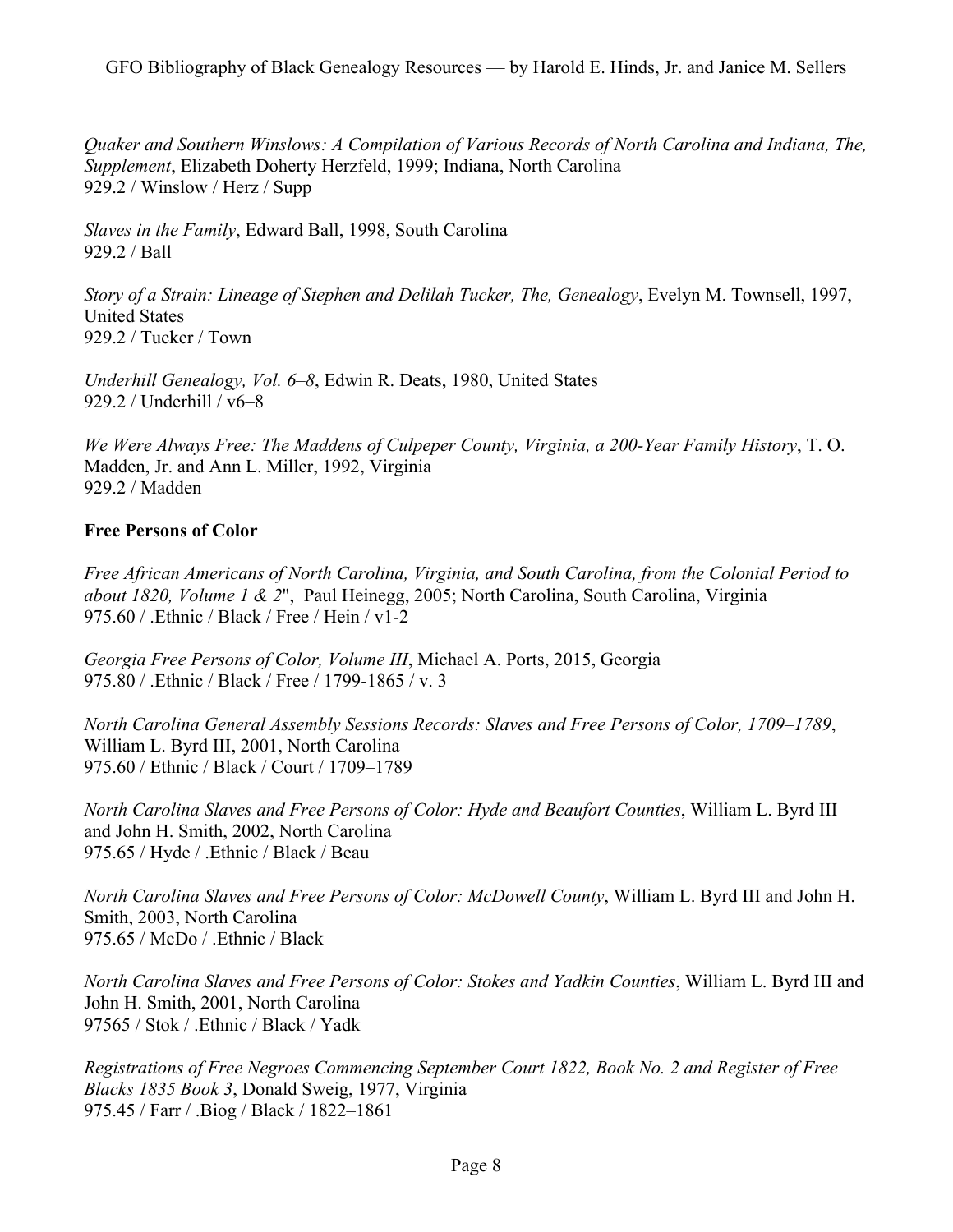*Slaves without Masters: The Free Negro in the Antebellum South*, Ira Berlin, 1974, American South 976 / .Ethnic / Black / Free / Berl

*Surry County, Virginia, Register of Free Negroes*, Dennis Hudgins, 1995, Virginia 975.45 / Surr / .Ethnic / Black / Free / 1803–1862

# **Freedmen's Bureau (Bureau of Refugees, Freedmen, and Abandoned Lands)**

*Abstract of Account Information of Freedman's Savings and Trust, New Orleans, Louisiana, 1866-1869*, Linell L. Hardy, 1999, Louisiana 976.30 / .Ethnic / Black / Free / 1866-1869

*Freedmen's Bureasu in South Carolina, The*, Martin Abbott, 1967, South Carolina 975.70 / Ethnic / Black / BRF / Abbo / 1865–1872

*Index of African Americans Identified in Selected Records of the Bureau of Refugees, Freedmen, and Abandoned Lands, An*, Jacqueline E. A. Lawson, 2008, American South 973 / .Ethnic / Black / Index / Laws

*North Carolina Freedman's Savings & Trust Company Records*, Bill Reaves, 1992, North Carolina 975.60 / .Ethnic / Black / FST / 1865–1874

*Preliminary Inventory of the Records of the Bureau of Refugees, Freedmen, and Abandoned Lands*, Washington Headquarters: Record Group 105, Elaine Everly, 1973, Washington, DC 973 / Repos / NARA / BRF

## **Genealogies**

*Colonial Families of Delaware, Volume 1*, F. Edward Wright, 1999, Delaware 975.10 / .Genea / Wrig / v1

## **Genetics**

*Genetics and African American Genealogy*, Kathleen Rand Reed, 2000, United States 305.96 / Reed / 2000 / audiotape cabinet

## **Gold Rush**

*Blacks in Gold Rush California*, Rudolph M. Lapp, 1977, California 979.4 / A000 / Ethnic

## **History**

*Africans in Colonial Louisiana: The Development of Afro-Creole Culture in the Eighteenth Century*, Gwendolyn Midlo Hall, 1992, Louisiana 976.30 / .Ethnic / Black / Creo / Hall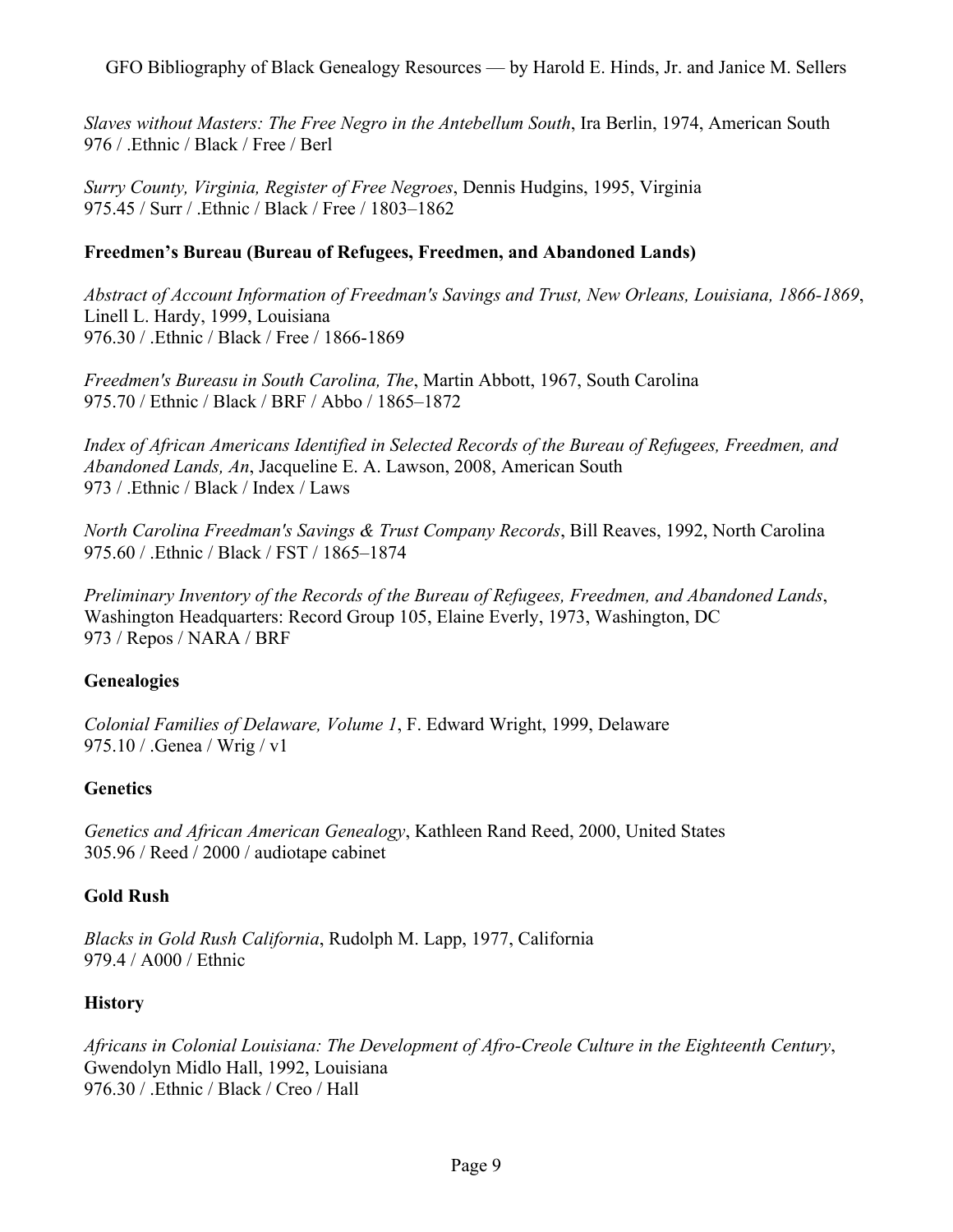*Afro-Louisiana History and Genealogy, 1699–1860*, Gwendolyn Midlo Hall, 2000, Louisiana 976.30 / Ethnic / AfAm / 1690–1860 / CDs and DVDs

*All through the Night: The History of Spokane Black Americans, 1860–1940*, Joseph Franklin, 1989, Washington 979.75 / Spok / .Ethnic / Black / 1860–1940

*Before Freedom Came: African-American Life in the Antebellum South*, Edward D. C. Campbell, Jr. and Kym S. Rice, 2006, American South 976 / .Ethnic / Black / Slav / Life

*Black and Free: The Free Negro in America, 1830*, Alan Abrams, 2001, United States 973 / .Ethnic / Black / Free / 1830

*Black Family in Slavery and Freedom, 1750-1925, The*, Herbert G. Gutman, 1976, United States 973 / .Ethnic / Black / Hist / Gutm / 1750-1925

*Black Majority: Negroes in Colonial South Carolina from 1670 through the Stono Rebellion*, Peter H. Wood, 1974, South Carolina 975.70 / .Ethnic / Black / 1670–1739

*Black Pioneers: An Untold Story*, William Loren Katz, 1999, Midwest 978 / .Ethnic / Black / Katz

*Black Potential*, Urban League of Portland, 1973, Portland 979.55 / Mult / Port / .Ethnic / Black / ULP / 1973

*Black Residents of Tucson and Their Achievements, 1860–1900: A Reference Guide, The*, Bernard J. Wilson, 2007, Arizona 979.15 / Pima / .Ethnic / Black / 1860–1900

*Black Roots in Southeastern Connecticut, 1650–1900*, Barbara W. Brown and James M. Rose, 2001, **Connecticut** 974.65 / NewL / .Ethnic / Black / Brow / 1650–1900

*Black Texans: A History of African Americans in Texas, 1528–1995, Second Edition*, Alwyn Barr, 1973, Texas 976.40 / Ethnic / Black / Hist / 1528–1995

*Black West, The, Third Edition, Revised and Expanded*, William Loren Katz, 1987, American West 978 / .Ethnic / Black / Katz

*Blacks in the State of Oregon, 1788–1971*, Lenwood G. Davis, 1971, Oregon 979.50 / .Biblio / Black / Davi

*Chesapeake in the Seventeenth Century: Essays on Anglo-American Society, The*, Thad W. Tate and David L. Ammerman, 1979, Virginia 975.29 / .Hist-Au / Ches / Tate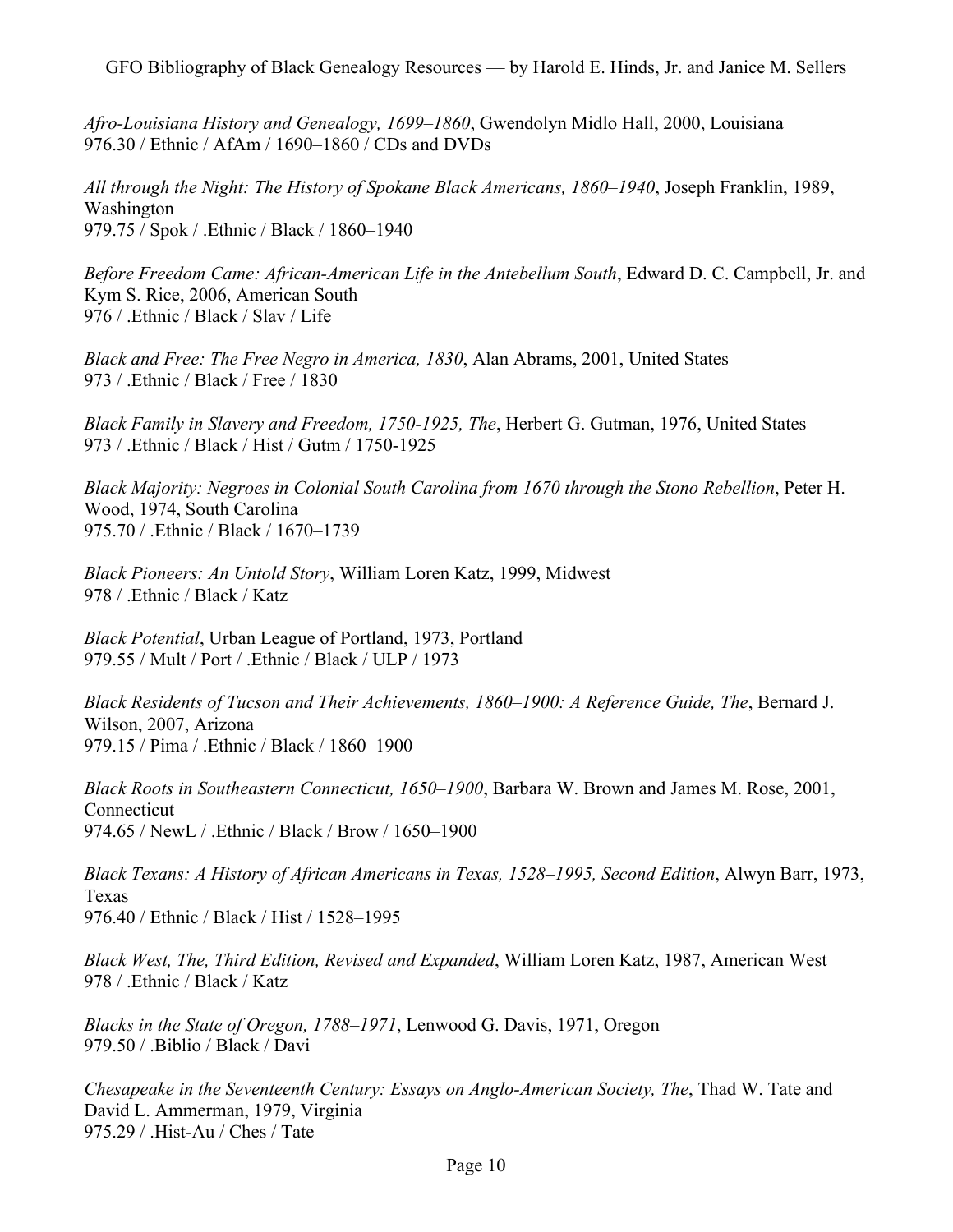*City of Frederick Douglass: Rochester's African-American People and Places, The*, Eugene E. Du Bois, 1994, New York 974.75 / Monr / Roch / .Ethnic / Black / DuBo

*Documentary History of the Negro People in the United States, A*, Herbert Aptheker, 1973, United States 973 / .Ethnic / Black / Hist / Apth / v1

*From Slavery to Freedom: A History of Negro Americans*, John Hope Franklin, 1967, United States 973 / .Ethnic / Black / Fran

*Hidden History of New York: A Guide for Black Folks, The*, Dr. Tingba Apidta, 1998, New York 974.75 / NewY / .Ethnic / Black / Apid

*Hidden History of Washington, DC: A Guide for Black Folks*, Dr. Tingba Apidta, 1998, Washington, DC 975.30 / .Ethnic / Black / Apid

*History of Kansas: From the First Exploration of the Mississippi Valley to Its Admission into the Union*, J. N. Holloway, A.M., 1868, Kansas 978.10 / .Hist-Au / Holl

*History of Portland's African American Community (1805 to the Present), The*, Portland Bureau of Planning, 1993, Portland 979.55 / Mult / Port / Ethnic / Black / City

*In Search of the Racial Frontier: African Americans in the American West, 1528–1990*, Quintard Taylor, 1998, American West 978 / .Ethnic / Black / Tayl / 1528–1990

*Journal of the Afro-American Historical and Genealogical Society Quarterly*, Afro-American Historical and Genealogical Society, 1980–2008, United States 001.2 / Ethn / Black / JAfAm / v26n1

*Kentucky Rising: Democracy, Slavery, and Culture from the Early Republic to the Civil War*, James A. Ramage and Andrea S. Watkins, 2011, Kentucky 976.90 / .Hist-Au / Rama

*Kentucky's Black Heritage*, Mary S. Donovan, 1971, Kentucky 976.90 / .Ethnic / Black / Hist

*Kentucky's Black Heritage, Teacher's Manual for*, —, 1971, Kentucky 976.90 / .Ethnic / Black / Hist / TM

*Louisiana African-Americans*, —, 1996–1999, Louisiana 976.30 / .Ethnic / Black / Per / LAA / 1999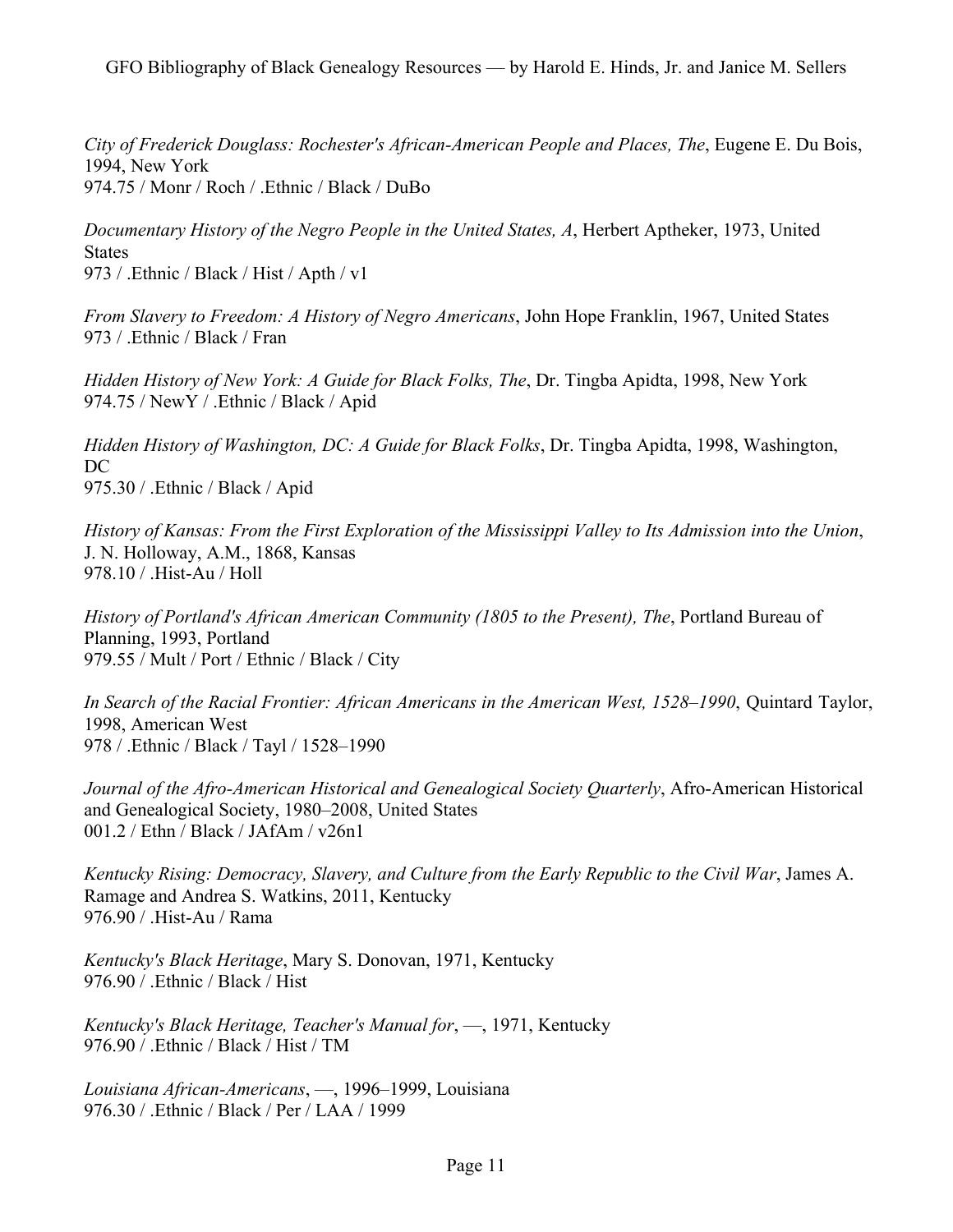*Negro Almanac: A Reference Work on the Afro American, The*, Harry A. Ploski and Warren Marr II, 1976, United States 973 / .Ethnic / Alma / 1976

*Negro in Colonial New England, The*, Lorenzo Johnson Greene, 1969, New England 974 / .Ethnic / Black / 1620–1776

*Negro in Virginia, The*, WPA, 1994, Virginia 975.40 / .Ethnic / Black / WPA

*Northwest Black Pioneers: A Centennial Tribute*, Ralph Hayes, 1994; Oregon, Washington 979.70 / .Ethnic / Black / Pion

*Peculiar Paradise: A History of Blacks in Oregon, 1788–1940, A*, Elizabeth McLagan, 1980, Oregon 979.50 / .Ethnic / Black / McLa / 1788–1940

*Shadow of the Plantation: Macon County, Alabama, late 1920s–early 1930s*, Charles Johnson, 1996, Alabama 976.15 / Maco / .Ethnic / Black / Hime

*Tapestry: A Living History of the Black Family in Southern Connecticut*, James M. Rose and Barbara W. Brown, 1979, Connecticut 974.65 / NewL / .Ethnic / Black / Rose

## **Index**

*Black Academic Libraries and Research Collections: An Historical Survey*, Jessie Carney Smith, 1977, United States 973 / .Ethnic / Black / Repos / Smit

*Black Biographies, Autobiographies, and Family Histories*, Tony Burroughs, 2001, United States 305.96 / Burr / 2001

*Black Biography 1790-1950: A Cumulative Index, Volume 1: A-J*, Randall K. Burkett, Nancy Hall Burkett, and Henry Louis Gates, Jr., 1991, United States 973 / .Ethnic / Black / Biog / Index / A-J

*Black Biography 1790-1950: A Cumulative Index, Volume 1: K–Z*, Randall K. Burkett, Nancy Hall Burkett, and Henry Louis Gates, Jr., 1991, United States 973 / .Ethnic / Black / Biog / Index / K–Z

*Black Families of the Ozarks*, —, 2006–; Missouri, Ozarks 977.80 / .Ethnic / Black / Ozard / v.1–4c

*Black History: A Guide to Civilian Records in the National Archives*, Debra L. Newman, 1984, United **States** 973 / .Ethnic / Black / Repos / NARA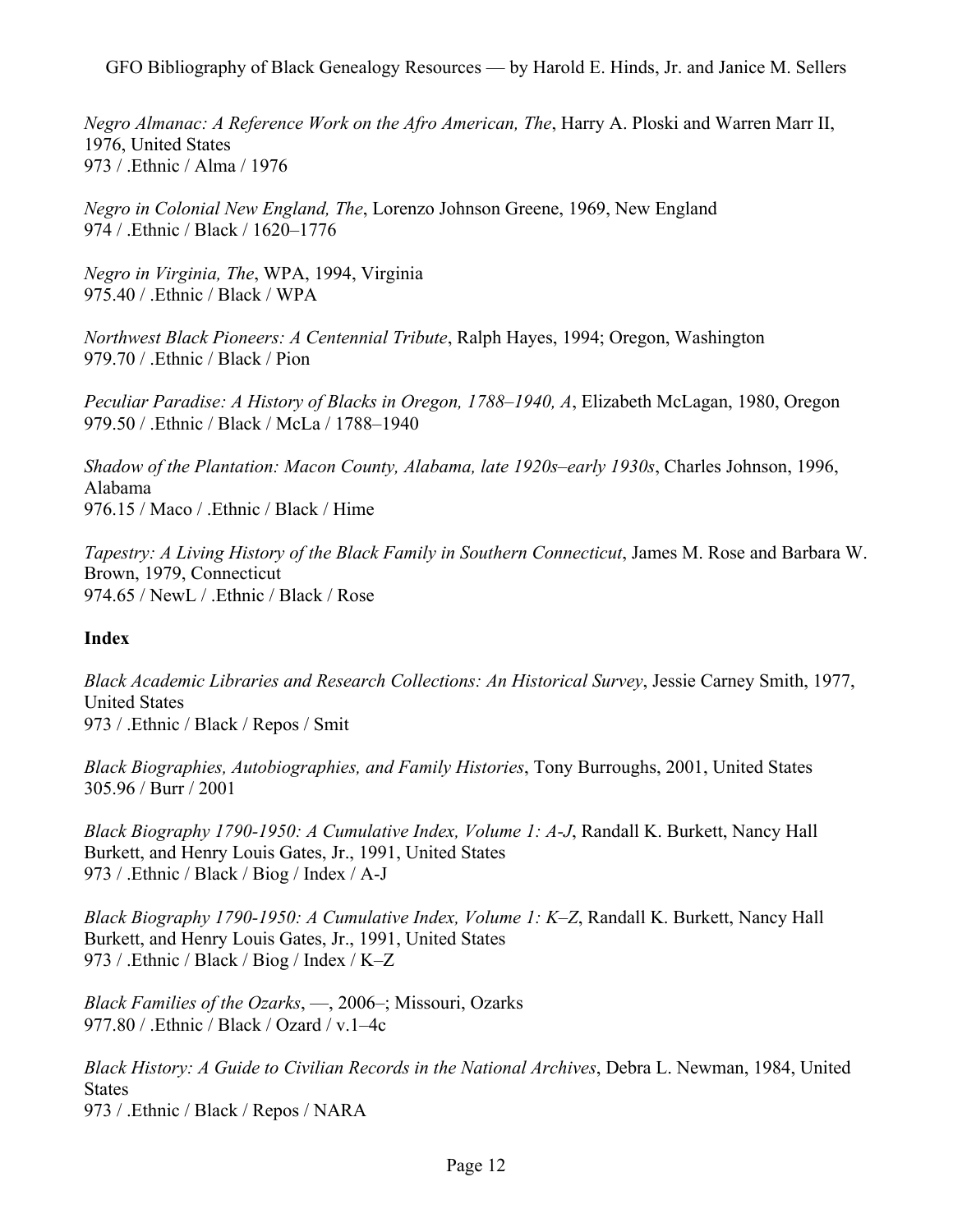*Black Press, U.S.A., The*, Roland E. Wolseley, 1990, United States 973 / .Ethnic / Black / News / Hist / Wols

*Comprehensive Name Index for "The American Slave", A*, Howard E. Potts, 1997, United States 973 / .Ethnic / Black / Slav / Biog / Index

*Genealogical Index to the Guides of the Microfilm Edition of Records of Ante-Bellum Southern Plantations from the Revolution through the Civil War*, Jean L. Cooper, 2003, American South 976 / .Repos / Plan / Coop / 2003

*Guide to the Microfilm Edition of Slavery in Ante-bellum Southern Industries: Selections from the Virginia Historical Society, C, Part 1: Mining and Smelting Industries*, Martin Paul Schipper, 1996, American South online content

*Index of African Americans Identified in Selected Records of the Bureau of Refugees, Freedmen, and Abandoned Lands, An*, Jacqueline E. A. Lawson, 2008, American South 973 / .Ethnic / Black / Index / Laws

*Index to "The American Slave"*, Donald M. Jacobs, 1981, United States 973 / .Ethnic / Black / Slav / Narr / Index

*Index to the Journal of the Afro-American Historical and Genealogical Society Quarterly: Issues of 1980-1990*, Barbara D. Walker, 1991, United States 973 / .Ethnic / Black / Per / JAfAm / Index

*Index to the Tithables of Loudon County, Virginia and to Slaveholders and Slaves, 1758–1786*, Margaret Lail Hopkins, 1991, Virginia 975.45 / Loud / .Tax / 1758–1786

*Journal of Negro History, The*, Carter G. Woodson, 1970, United States 305.96 / Per / JNHX / 1916–1968 / Index

*Opportunity: Journal of Negro Life, Cumulative Index, Volumes 1–27, 1923–1949*, Ethel M. Ellis, 1971, United States 973 / .Ethnic / Black / Per / OppoX / 1923–1949

# **Land**

*Black Property Owners in the South, 1790–1915*, Loren Schweninger, 1997, American South 976 / .Ethnic / Black / Land / Owne / 1790–1915

# **Laws**

*Black Laws of Virginia*, June Purcell Guild, LLM, 1936, Virginia 975.40 / Ethnic / Black / Guil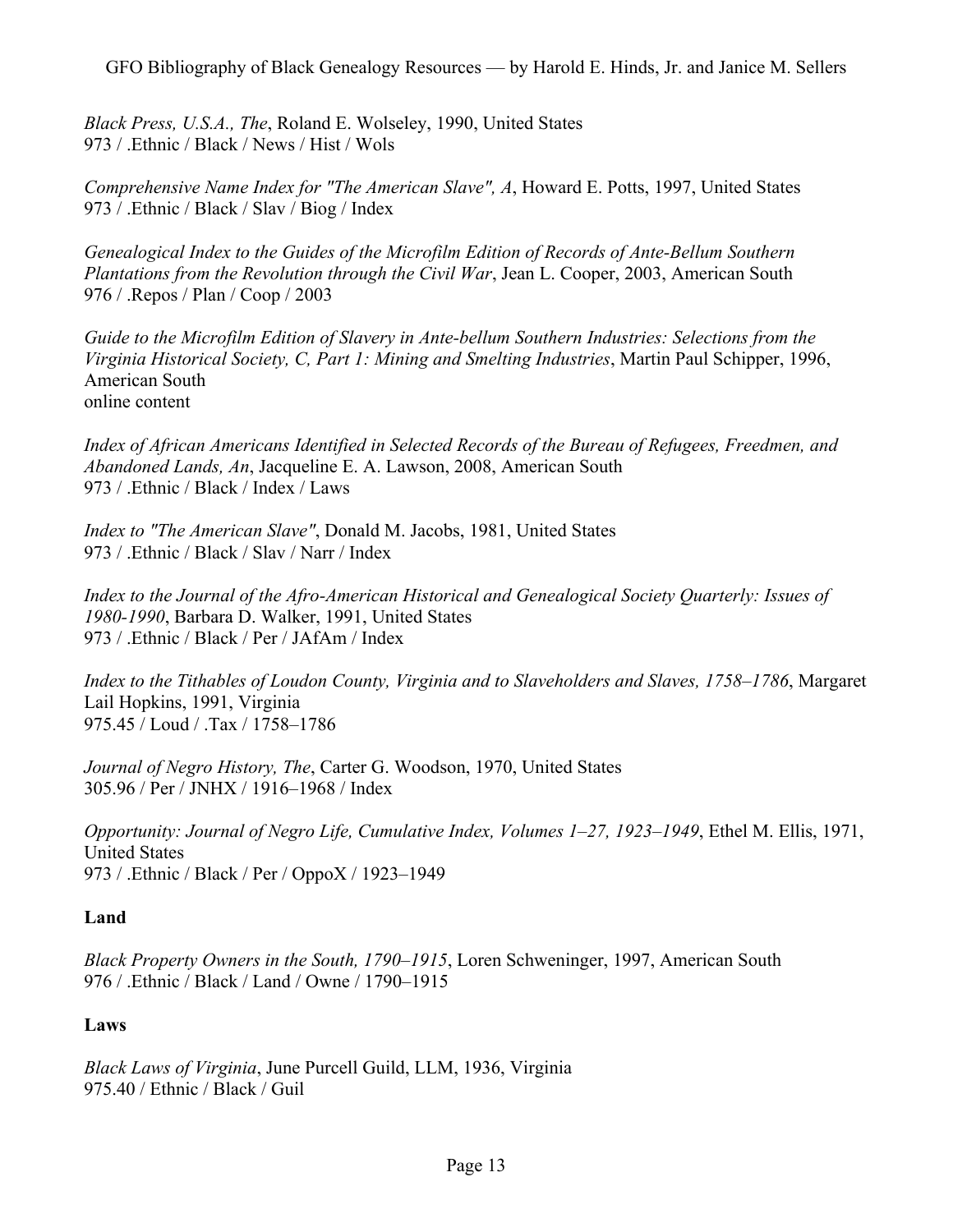*Families in Crisis in the Old South: Divorce, Slavery, and the Law*, Loren Schweninger, 2012, American South 976 / .VR-Div / 1779–1867 / Schw

*Slave Patrols: Law and Violence in Virginia and the Carolinas*, Sally E. Hadden, 2001; Carolinas, Virginia 975 / .Ethnic / Black / Slav / Hadd

# **Loyalists**

*Black Loyalist Directory: African Americans in Exile after the American Revolution, The*, Graham Russell Hodges and Susan Hawkes Cook, 1996, American Colonies 973 / .Loyal / Black / Hodg

*Black Loyalists: Southern Settlers of Nova Scotia's First Free Black Communities*, Ruth Holmes Whitehead, 2013; American Colonies, Nova Scotia 971.41 / .Ethnic / Black / Loyal / Whit

# **Maroons**

*Freedom on the Border: The Seminole Maroons in Florida, the Indian Territory, Coahuila, and Texas*, Kevin Mulroy, 1993; Florida, Indian Territory, Mexico, Texas 976 / .Ethnic / Black / Semi / Muir

# **Marriage Records**

*Freedmen and Colored Marriage Records, 1865–1890, Sumter County, Alabama*, Gwendolyn Lynette Hester, 1996, Alabama 976.15 / Sumt / .VR-M / 1865–1890 / Black

# **Memoirs**

*Bullwhip Days: The Slaves Remember*, James Mellon, 1988, United States 973 / .Ethnic / Black / Slav / Oral / Mell

*Generations: The WPA Ex-Slave Narrative Genealogical Resource Database, Volume 1: Ex-Slaves with Virginia Origins*, James M. Rose, 2013, Virginia 975.40 / Biog / Slav / Rose / CDs and DVDs

*I Was Born a Slave: An Anthology of Classic Slave Narratives, Volume One: 1770–1849*, Yuval Taylor, 1999, United States 973 / .Ethnic / Black / Slav / Biog / Tayl / v1

*I Was Born a Slave: An Anthology of Classic Slave Narratives, Volume Two: 1849–1866*, Yuval Taylor, 1999, United States 973 / .Ethnic / Black / Slav / Biog / Tayl / v2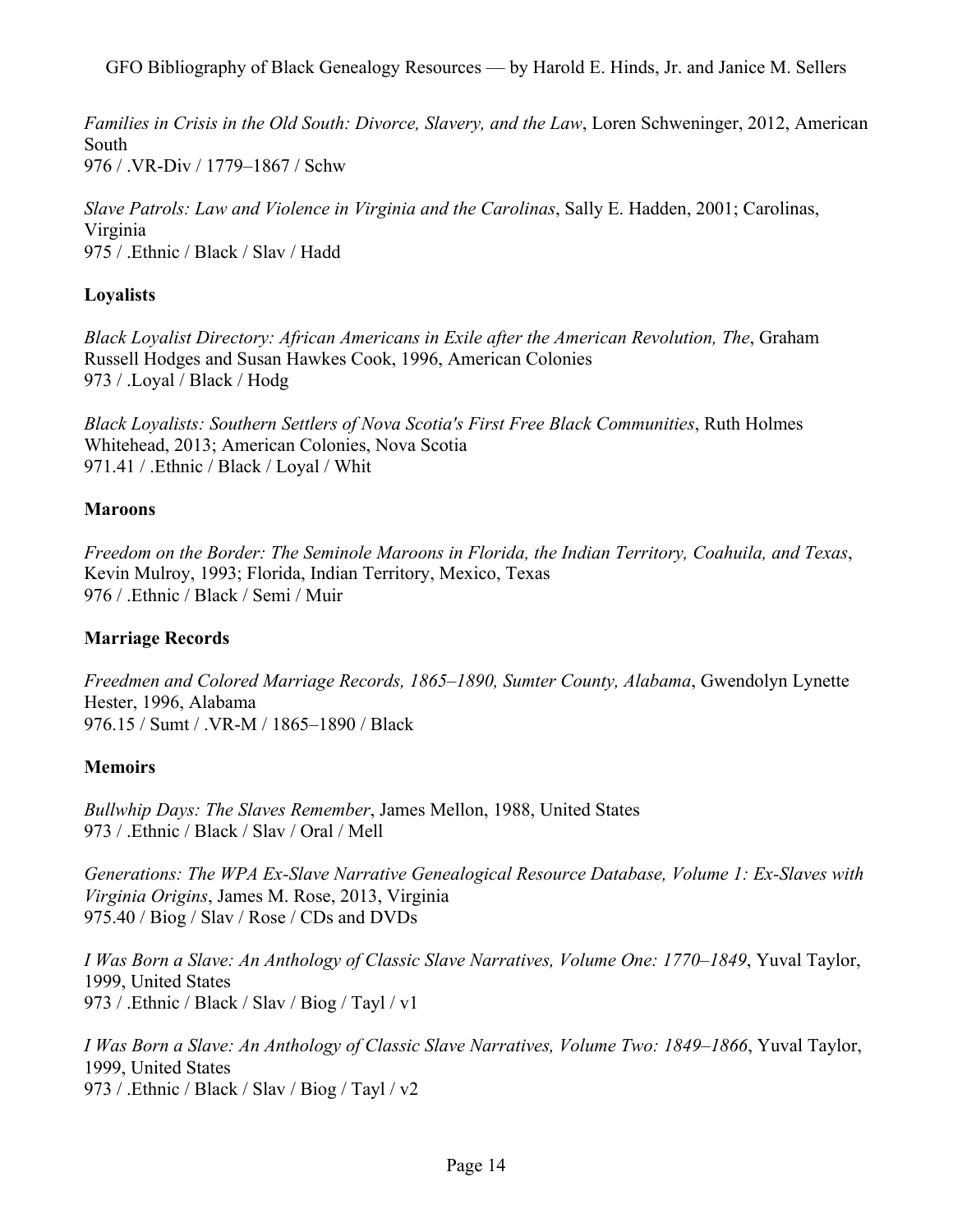*Mother Wit: The Ex-Slave Narratives of the Louisiana Writers' Project*, Ronnie W. Clayton, 1990, Louisiana 976.30 / .Ethnic / Black / Slav

*Remembering Slavery: African Americans Talk about Their Personal Experiences of Slavery and Freedom*, Ira Berlin, Marc Favreau, and Steven F. Miller, 1998, United States 976 / .Ethnic / Black / Slav / Narr

*Weevils in the Wheat*, Charles L. Perdue, Jr., Thomas E. Barden, and Robert K. Phillips, 1976, Virginia 975.40 / .Ethnic / Black / Slav / Inte

# **Migration**

*Bibliography of Negro Migration, A*, Frank Alexander Ross and Louise Venable Kennedy, 1969, United **States** 973 / Ethnic / Black / Migr / 1865–1934

*Bibliography of Negro Migration, A*, Frank Alexander Ross and Louise Venable Kennedy, 1969, United States 973 / .Ethnic / Black / Migr / Bibliog / Ross

*Places of Their Own: African American Suburbanization in the Twentieth Century*, Andrew Wiese, 2004, United States 973 / .Ethnic / Black / Migr / 1900–1999

## **Military**

*American Patriots: The Story of Blacks in the Military from the Revolution to Desert Storm*, Gail Buckley, 2001, United States 973 / .Mil-Au / Black / Black

*Black Military Experience in the American West, The, Shorter Edition*, John M. Carroll, 1973, American West 978 / .Mil-Au / Black / Carr

*Buffalo Soldiers: A Narrative of the Negro Cavalry in the West, The*, William H. Leckie, 1967, American West 978 / .Mil-Au / Black / Leck

*List of Black Servicemen Compiled from the War Department Collection of Revolutionary War Records*, Debra L. Newman, 1974, American Colonies 973 / .Mil-Yr / 1775–1783 / Black

## **Mortality Schedules (Census)**

*1850 Shelby County, MO Census with Slave and Mortality Schedules*, Kathleen Wilham and Lillie Corbin", 1985, Missouri 977.85 / Shel / .Cens / 1850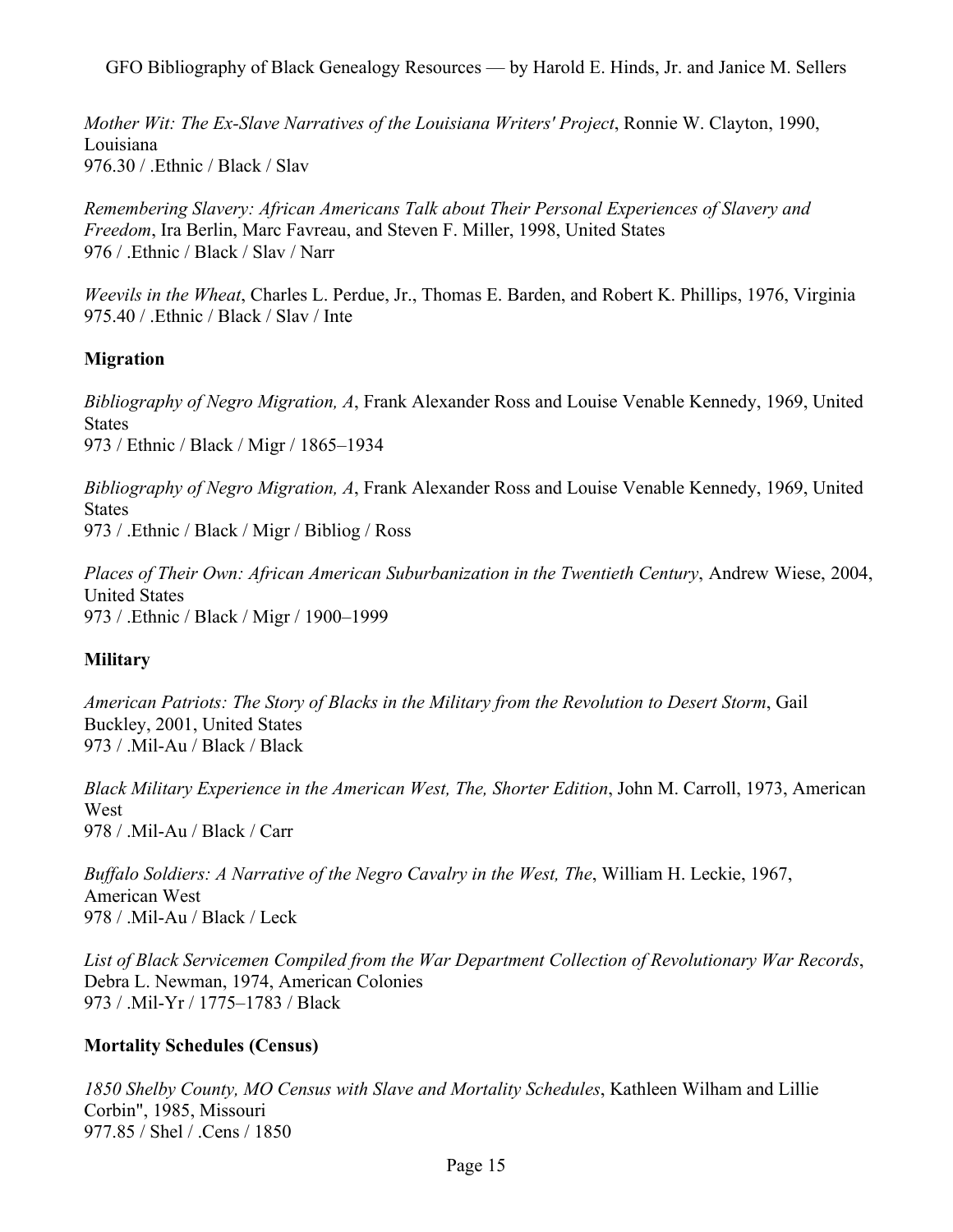# **Occupations**

*Black Artists in Photography, 1840–1940*, George Sullivan, 1996, United States 770.9 / Black / Sull / 1840–1940

*Black Cowboys of Texas*, Sara R. Massey, 2000, Texas 976.40 / .Ethnic / Black / Cowb

*Ghost Walks: A Chronological History of Blacks in Show Business, 1865–1910, The*, Henry T. Sampson, 1988, United States 973 / .Ethnic / Black / Bus / Thea / 1865–1910

# **Pension Applications**

*Tennessee Colored Confederate Veteran Pension Applications*, Pat Spurlock, 2012, Tennessee 976.80 / .Mil-Yr / 1861-1865 / Black Pens / Spur

# **Peonage**

*Shadow of Slavery: Peonage in the South, 1901–1969, The*, Pete Daniel, 1972, American South 976 / .Ethnic / Black / Peon / Dani / 1901–1969

*Wheel of Servitude: Black Forced Labor after Slavery, Th*", Daniel A. Novak, 1978, United States 976 / .Ethnic / Black / Peon / Nova

# **Plantation Records**

*Genealogical Index to the Guides of the Microfilm Edition of Records of Ante-Bellum Southern Plantations from the Revolution through the Civil War*, Jean L. Cooper, 2003, American South 976 / .Repos / Plan / Coop / 2003

*Guide to the Microfilm Edition of Records of Ante-bellum Southern Plantations from the Revolution through the Civil War, Series K: Selections from the Colonial Williamsburg Foundation Library, The Shirley Plantation Collection, 1650–1888*, Kenneth M. Stampp and Martin Schipper, 1993, American South

975.45 / ChaC / .Repos / CWFL / Shir / 1650–1888

*Index to Records of Ante-bellum Southern Plantations: Locations, Plantations, Surnames and Collections*, Jean L. Cooper, 2009, American South 976 / .Repos / Plan / Coop / 2009

# **Records**

*Freedmen and Colored Marriage Records, 1865–1890, Sumter County, Alabama*, Gwendolyn Lynette Hester, 1996, Alabama 976.15 / Sumt / .VR-M / 1865–1890 / Black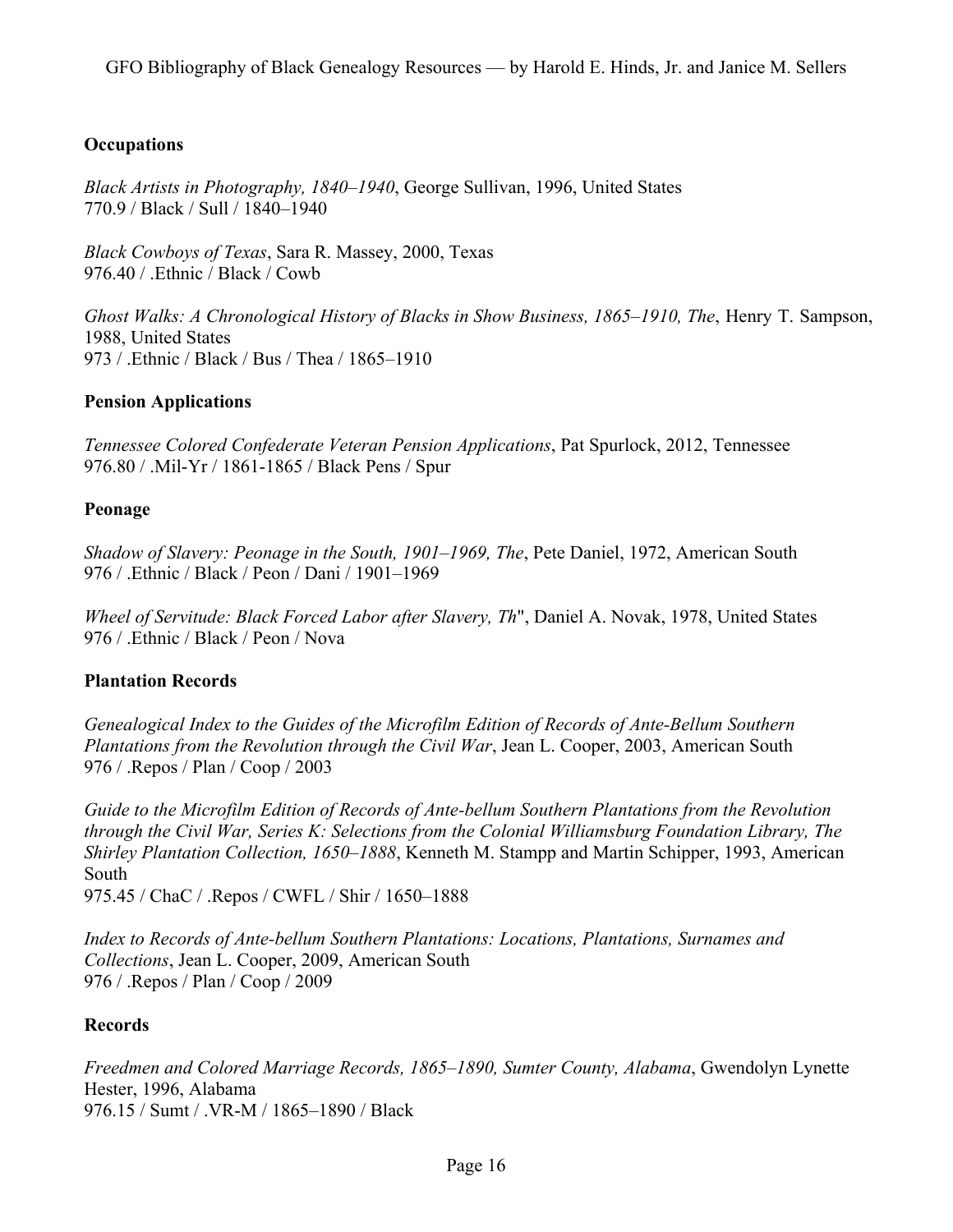*People of Color: Black Genealogical Records and Abstracts from Missouri Sources, volumes 1 and 2*, Teresa Blattner, 2002, Missouri 977.80 / Ethnic / Black / CDs and DVDs

# **Religion**

*African-American Baptist Annual Reports, 1865–1990s*, Scholarly Resources, Inc., 1999, United States 973 / .Church / Bapt / Black / Bibliog / 1865–1999

*Directory of African American Religious Bodies: A Compendium by the Howard University School of Divinity*, Wardell J. Payne, 1991, United States 973 / .Church / Black / Payn

# **Reparations**

*My Face Is Black Is True: Callie House and the Struggle for Ex-Slave Reparations*, Mary Frances Berry, 2005, United States 973 / Ethnic / Black / Hist / Hous

# **Research Guides**

*African American Genealogical Sourcebook*, Paula K. Byers, 1995, United States 973 / .Ethnic / Black / Sour / 1995

*African American Resources for Genealogists*, James Dent Walker, 1991, United States 305.96 / Walk / 1991

*Black Roots: A Beginner's Guide to Tracing the African American Family Tree*, Tony Burroughs, 2001, United States 001.2 / Ethn / Black / Burr / 2001

*Finding a Place Called Home: A Guide to African-American Genealogy and Historical Identity*, Dee Parmer Woodtor, 1999, United States 001.2 / Ethn / Black / Wood / 1999

*Genealogist's Guide to Discovering Your African-American Ancestors, A*, Franklin Carter Smith and Emily Anne Croom, 2003, United States 001.2 / Ethn / Black / Smit / 2003

*Guide to Pullman Company Archives*, Martha T. Briggs and Cynthia H. Peters, 1995, United States online content 70744

*Guide to Researching African American Ancestors in Laurens County, South Carolina, A*, LaBrenda Garrett-Nelson, 2016, South Carolina 975.75 / Laur / .Ethnic / Black / Garr

*Portable Genealogist: African American Resources, The*, Meaghan E. H. Siekman, 2015, United States RR / 973 / Ethnic / Black How-To / Siek / 2015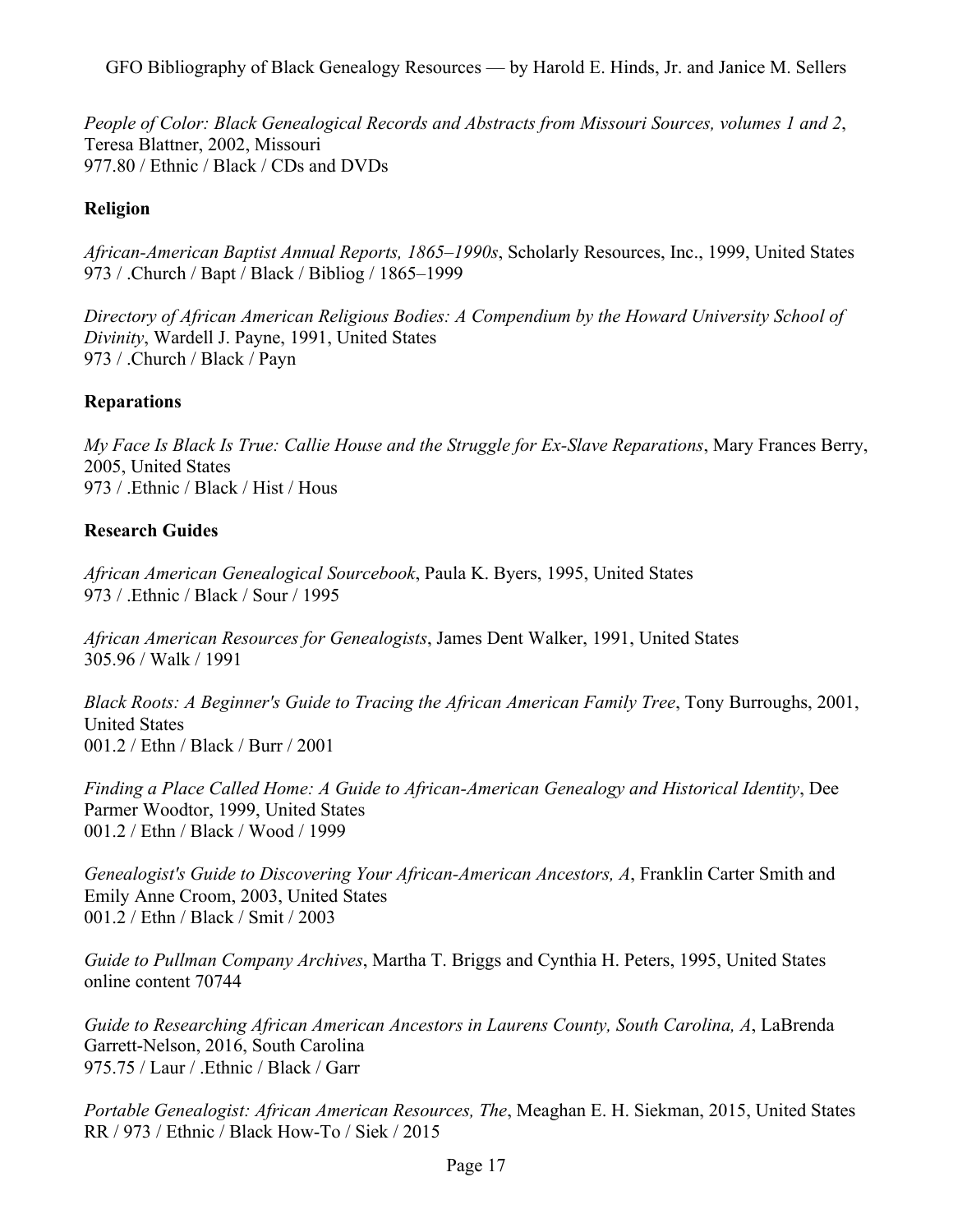*Research Guide to the Colonists, Native Americans, Black Indians, Vikings of the East Coast*, Mary G. Hillard, 1992, East Coast 973 / .Ethnic / NatAm / Hill

*Six Phases of African American Genealogy*, Tony Burroughs, 2001, United States 305.96 / Burr / 2001

### **Runaway Slave Ads**

*Delaware Runaways, 1720–1783*, Joseph Lee Boyle, 2014, Delaware 975.10 / .News / Runa / 1720–1783

*Runaway Slave Advertisements: A Documentary History from the 1730s to 1790, Volume 1, Virginia and North Carolina*, Lathan A. Windley, 1983; North Carolina, Virginia 975.40 / .Ethnic / Black / Slav / Runa / 1730–1790

*Runaway Slave Advertisements: A Documentary History from the 1730s to 1790, Volume 3, South Carolina*, Lathan A. Windley, 1983, South Carolina 975.70 / .Ethnic / Black / Slav / Runa / 1730–1790

*Runaway Slave Advertisements: A Documentary History from the 1730s to 1790, Volume 4, Georgia*, Lathan A. Windley, 1983, Georgia 975.80 / .Ethnic / Black / Slav /Runa / 1730-1790

*White Maryland Runaways, 1720–1762*, Joseph Lee Boyle, 2013, Maryland 975.20 / .News / Runa / 1720-1762

*White Maryland Runaways, 1763–1769*, Joseph Lee Boyle, 2011, Maryland 975.20 / .News / Runa / 1763–1769

*White Maryland Runaways, 1770–1774*, Joseph Lee Boyle, 2010, Maryland 975.20 / .News / Runa / 1770–1774

*White Maryland Runaways, 1775–1781*, Joseph Lee Boyle, 2014, Maryland 975.20 / .News / Runa / 1775–1781

## **Runaway Slaves**

*Runaway Slaves: Rebels on the Plantation*, John Hope Franklin and Loren Schweninger, 1999, United States 976 / .Ethnic / Black / Slav / Runa / Fran

#### **Seminoles**

*Black Seminoles: History of a Freedom-Seeking People, The*, Kenneth W. Porter, 1996, Florida 976 / .Ethnic / Black / Semi / Port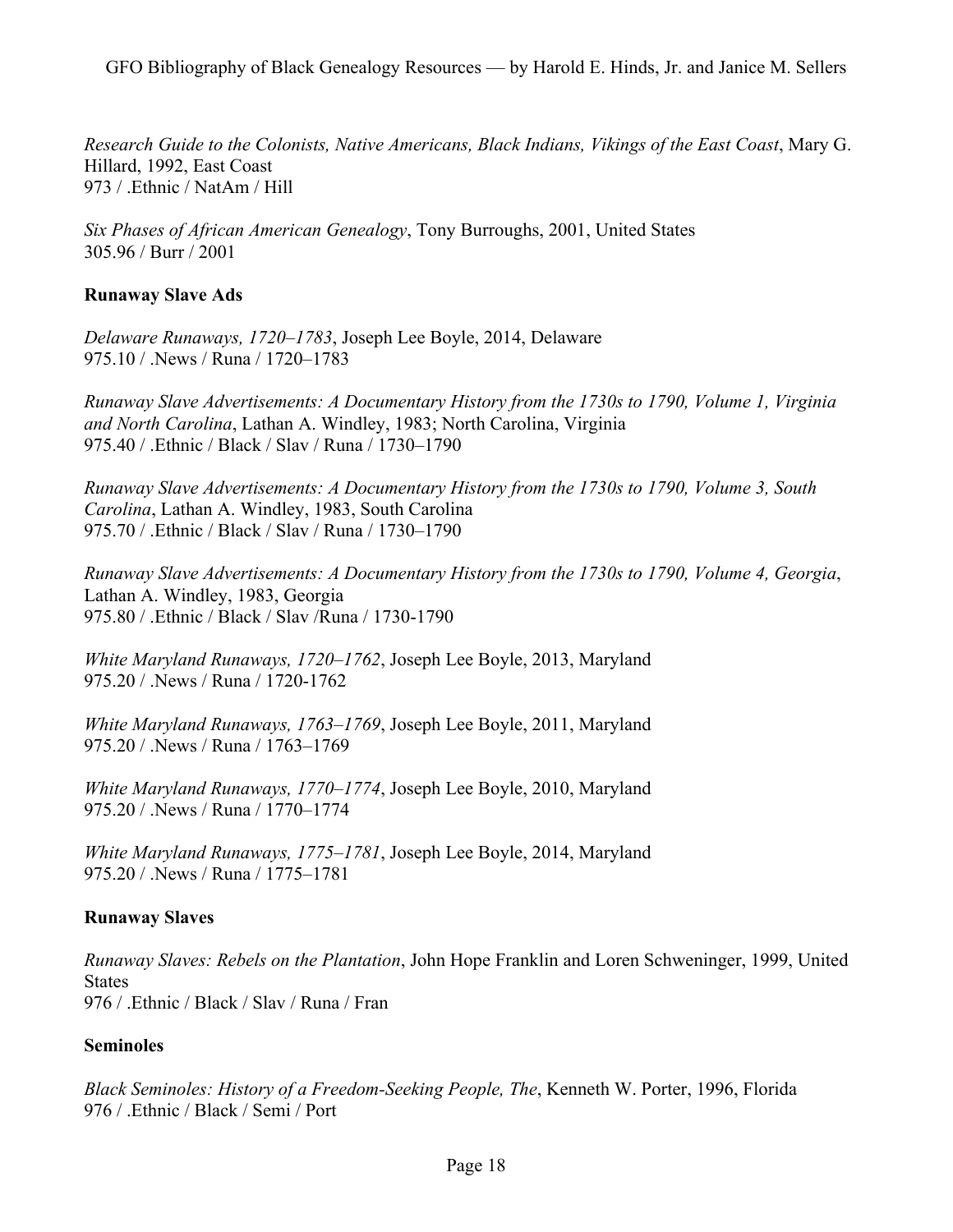*Freedom on the Border: The Seminole Maroons in Florida, the Indian Territory, Coahuila, and Texas*, Kevin Mulroy, 1993; Florida, Indian Territory, Mexico, Texas 976 / .Ethnic / Black / Semi / Muir

### **Sharecropping**

*Good and Faithful Labor: From Slavery to Sharecropping in the Natchez District, 1860–1890*, Ronald L. F. Davis, 1982; Louisiana, Mississippi 976 / .Ethnic / Black / Natc / 1860–1890

### **Slave Community**

*Down by the Riverside: A South Carolina Slave Community*, Charles Joyner, 2009, South Carolina 975.75 / Geor / .Ethnic / Black / Slav / Joyn

### **Slave Records**

*Blacks Found in the Deeds of Laurens & Newberry Counties, SC: 1785 to 1827*, Margaret Peckham Motes, 2002, South Carolina 975.75 / Laur / Black / Deed / 1785–1827

*Freedom & Slavery Documents in the District of Columbia: Recorder of Deeds Office, Vol. 1, 1792– 1806*, Helen Hoban Rogers, 2007, Washington, DC 975.30 / .Ethnic / Black / Reco / 1792–1806

*Freedom & Slavery Documents in the District of Columbia: Recorder of Deeds Office, Vol. 2, 1806– 1816*, Helen Hoban Rogers, 2008, Washington, DC 975.30 / .Ethnic / Black / Reco / 1806–1816

*Freedom & Slavery Documents in the District of Columbia: Recorder of Deeds Office, Vol. 3, 1816– 1822*, Helen Hoban Rogers, 2009, Washington, DC 975.30 / .Ethnic / Black / Reco / 1816–1822

#### **Slave Research**

*Slave Ancestral Research: It's Something Else*, Mary L. Jackson Fears, 1995, United States 001.2 / Ethn / Black / Slav / Fear / 1995

*Slave Genealogy: A Research Guide with Case Studies*, David H. Streets, 2008, United States 973 / .Ethnic / Black / Slav / How-To / Stre / 2008

#### **Slave Schedules (Census)**

*1850 Shelby County, MO Census with Slave and Mortality Schedules*, Kathleen Wilham and Lillie Corbin", 1985, Missouri 977.85 / Shel / .Cens / 1850

#### **Slave Trade**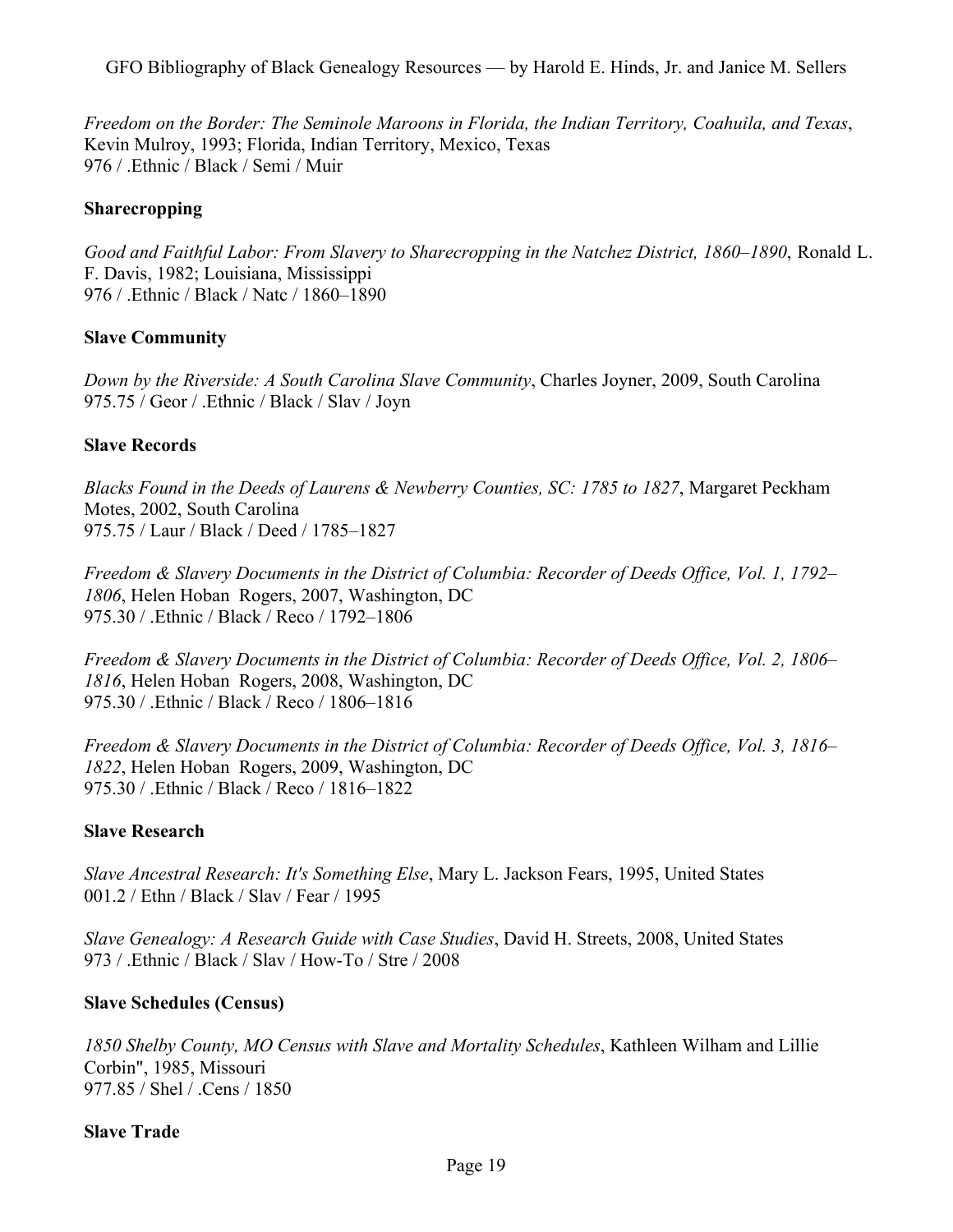*Cash for Blood: The Baltimore to New Orleans Domestic Slave Trade*, Ralph Clayton, 2002; Louisiana, Maryland 973 / .Ethnic / Black / Slav / Trad / Clay

## **Slaveholders**

*Black Masters: A Free Family of Color in the Old South*, Michael P. Johnson and James L. Roark, 1984, American South 929.2 / Ellison / John

*Index to the Tithables of Loudon County, Virginia and to Slaveholders and Slaves, 1758–1786*, Margaret Lail Hopkins, 1991, Virginia 975.45 / Loud / .Tax / 1758–1786

*Planters of Colonial Virginia, The*, Thomas J. Wertenbaker, 1958, Virginia 975.40 / .Land / Owne / 1704-1705

# **Slavery**

*Black Masters: A Free Family of Color in the Old South*, Michael P. Johnson and James L. Roark, 1984, American South 929.2 / Ellison / John

*Breaking Chains: Slavery on Trial in the Oregon Territory*, R. Gregory Nokes, 2013, Oregon 979.50 / Hist-Au / Slav / Noke

*Bullwhip Days: The Slaves Remember*, James Mellon, 1988, United States 973 / .Ethnic / Black / Slav / Oral / Mell

*Eighty-Eight Years: The Long Death of Slavery in the United States, 1777–1865*, Patrick Rael, 2015, United States 973 / .Ethnic / Black / Slav / Hist / Rael

*Emancipating New York: The Politics of Slavery and Freedom, 1777–1827*, David N. Gellman, 2006, New York 974.70 / .Ethnic / Black / Eman / 1777–1827

*Families in Crisis in the Old South: Divorce, Slavery, and the Law*, Loren Schweninger, 2012, American South 976 / .VR-Div / 1779–1867 / Schw

*Generations of Captivity: A History of African-American Slaves*, Ira Berlin, 2003, United States 973 / .Ethnic / Black / Slav / Hist / Berl

*Good and Faithful Labor: From Slavery to Sharecropping in the Natchez District, 1860–1890*, Ronald L. F. Davis, 1982; Louisiana, Mississippi 976 / .Ethnic / Black / Natc / 1860–1890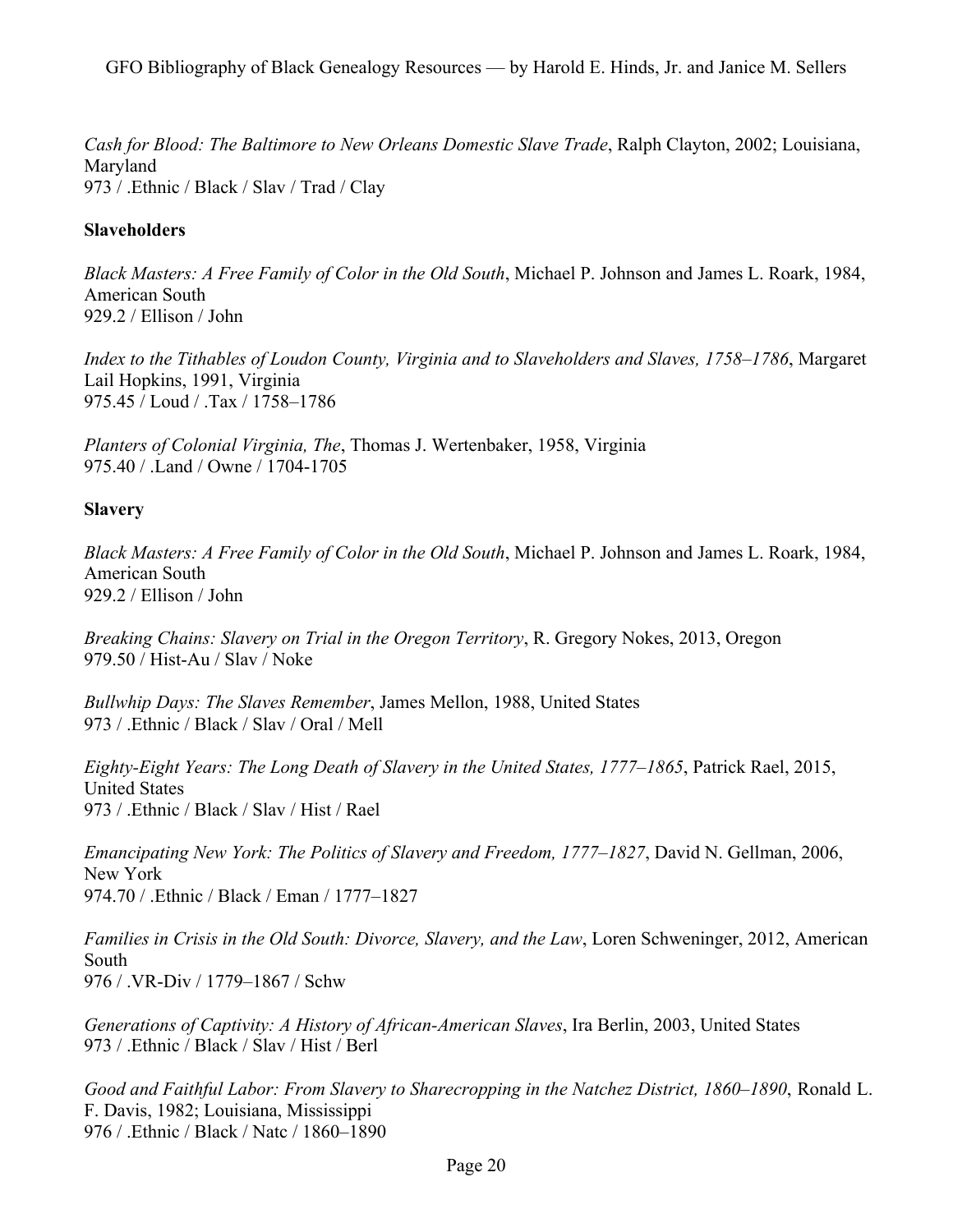*Help Me to Find My People: The African American Search for Family Lost in Slavery*, Heather Andrea Williams, 2012, United States 973 / .Ethnic / Black / Sepa / Will

*Kentucky Rising: Democracy, Slavery, and Culture from the Early Republic to the Civil War*, James A. Ramage and Andrea S. Watkins, 2011, Kentucky 976.90 / .Hist-Au / Rama

*Peculiar Institution: Slavery in the Ante-Bellum South, The*, Kenneth M. Stampp, 1956, American South 976 / .Ethnic / Black / Slav / Stam

*Slave States: Revised and Enlarged Edition, The*, Frederick Law Olmsted, 1959, United States 976 / .Hist-Hr / 1855–1861 / Olms

*Slavery in the American Mountain South*, Wilma A. Dunaway, 2003, American South 975 / .Hist-Au / Appa / Slav

*Slaves in the Family*, Edward Ball, 1998 South Carolina, 929.2 / Ball

*Southern Debate over Slavery, Volume 1: Petitions to Southern Legislatures, 1776–1864, The*, Loren Schweninger, 2001, American South 976 / .Ethnic / Black / Slav / Govt / 1778–1864

*Southern Debate over Slavery, Volume 2: Petitions to Southern County Courts, 1775–1867, The*, Loren Schweninger, 2008, American South 976 / .Ethnic / Black / Slav / Court / 1775–1867

#### **Slaves**

*Index to the Tithables of Loudon County, Virginia and to Slaveholders and Slaves, 1758–1786*, Margaret Lail Hopkins, 1991, Virginia 975.45 / Loud / .Tax / 1758–1786

*North Carolina General Assembly Sessions Records: Slaves and Free Persons of Color, 1709–1789*, William L. Byrd III, 2001, North Carolina 975.60 / Ethnic / Black / Court / 1709–1789

*North Carolina Slaves and Free Persons of Color: Hyde and Beaufort Counties*, William L. Byrd III and John H. Smith, 2003, North Carolina 975.65 / Hyde / .Ethnic / Black / Beau

*North Carolina Slaves and Free Persons of Color: McDowell County*, William L. Byrd III and John H. Smith, 2002, North Carolina 975.65 / McDo / .Ethnic / Black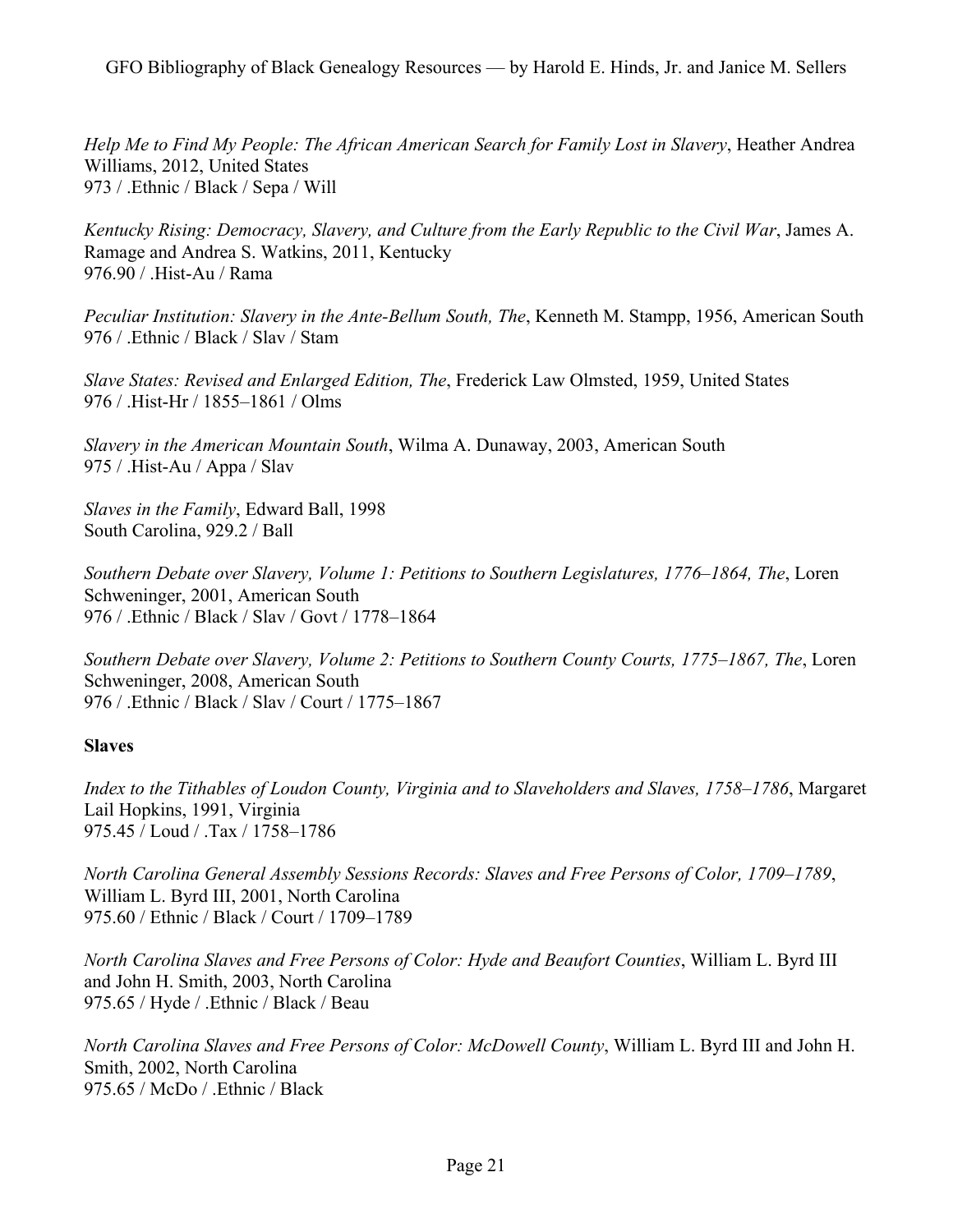*North Carolina Slaves and Free Persons of Color: Stokes and Yadkin Counties*, William L. Byrd III and John H. Smith, 2001, North Carolina 975.65 / Stok / .Ethnic / Black / Yadk

### **Southern Claims Commission**

*Civil War Claims in the South: An Index of Civil War Damage Claims Filed before the Southern Claims Commission, 1871-1880*, Gary B. Mills, 1980, American South 976 / .Mil-Yr / 1861-1865 / Clai / 1871-1880

*Records of the Slave Claims Commissions, Volume 1-3: Register of Claims of the Delaware Commission*, Michael Hait, 2010; Delaware, Kentucky, Maryland 975.10 / .Ethnic / Black / Slav / Clai / 1864-1867

*Southern Loyalists in the Civil War: The Southern Claims Commission*, Gary B. Mills, 1994, American South 976 / .Mil-Yr / 1861-1865 / Claim / 1871-1880

### **Taxes**

*Index to the Tithables of Loudon County, Virginia and to Slaveholders and Slaves, 1758–1786*, Margaret Lail Hopkins, 1991, Virginia 975.45 / Loud / .Tax / 1758–1786

## **U.S. Colored Troops**

*Army Life in a Black Regiment*, Thomas Wentworth Higginson, 1984, United States 973 / .Mil-Yr / 1861–1865 / Black / Higg

*Forged in Battle: The Civil War Alliance of Black Soldiers and White Officers*, Joseph T. Glatthaar, 1990, United States 973 / .Mil-Yr / 1861–1865 / Army / Blac

*Sable Arm: Black Troops in the Union Army, 1861–1865, The*, Dudley Taylor Cornish, 1987, United **States** 973 / .Mil-Yr / 1861–1865 / Black / Corn

*Tabular Analysis of the Records of the U.S. Colored Troops and Their Predecessor Units in the Naitonal Archives of the United States*, Joseph B. Ross, 1973, United States 973 / .Ethnic / Black / Mil / NARA

*Where Death and Glory Meet: Colonel Robert Gould Shaw and the 54th Massachusetts Infantry*, Russell Duncan, 1999, Massachusetts 929.2 / Shaw / Dunc